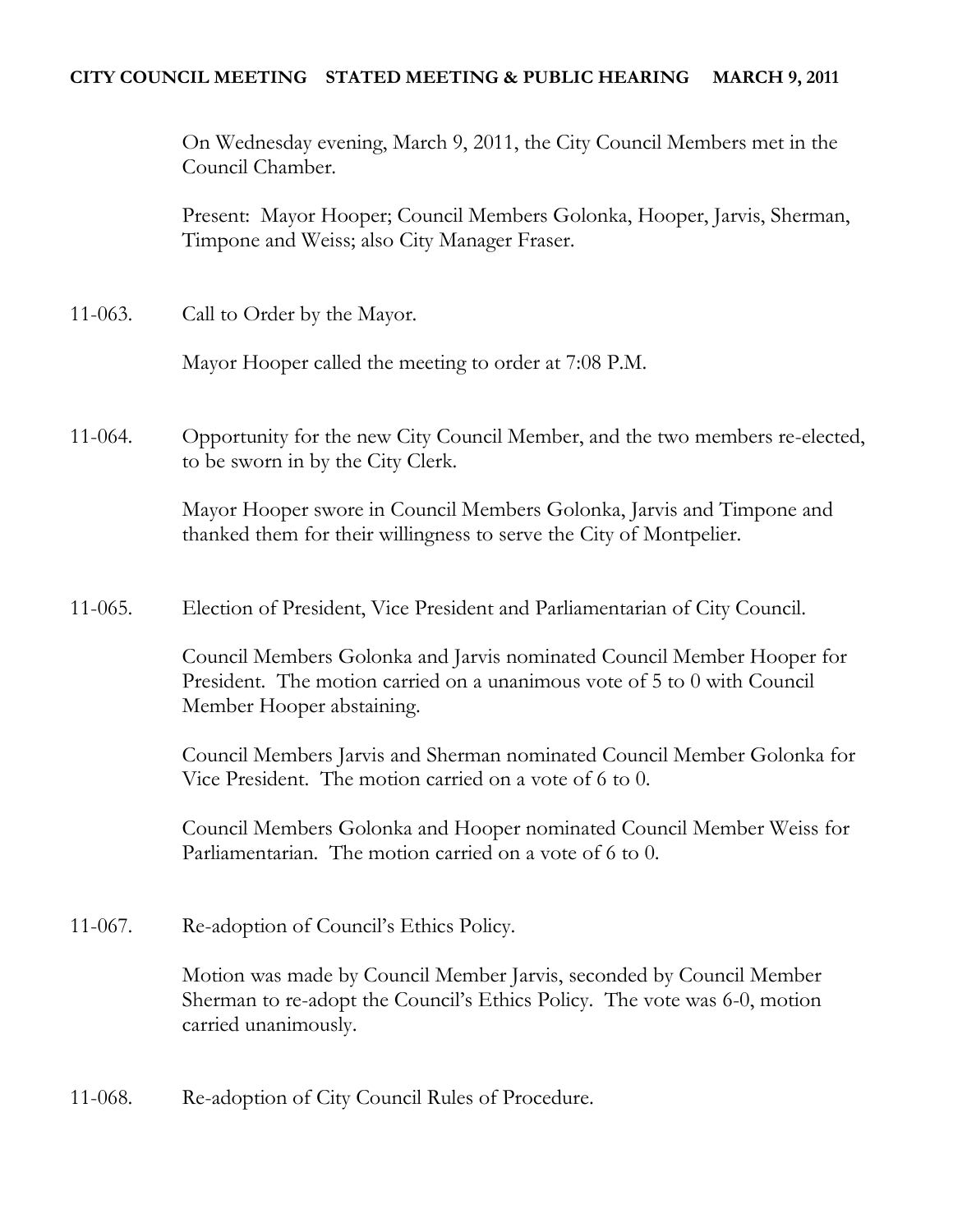Motion was made and seconded by Council Members Sherman and Weiss to readopt the City Council Rules of Procedure. The vote was 6-0, motion carried unanimously.

11-071. General Business and Appearances.

City Manager Fraser thanked the members of the Public Works Department who did an outstanding job of getting the city cleaned up and back in business by Tuesday. He has received some questions about the post storm clean-up. They post their schedule for clean-up on the city's web site. Because of the volume of snow it took longer than expected normally the first night involves the clean-up of downtown and the schools. All of the snow dumps are filled and they are using the Elks Club to dump snow.

- 11-072. Consideration of the Consent Agenda.
	- a) Consideration of the Minutes from the January 5, January 20 February 9, and February 23, 2011 City Council Meetings.
	- b) Summary Budget Report by Department for General Fund and Detailed Budget Status Reports for General Fund, Water Fund, Sewer Fund, Cemetery Fund, Parks Fund and Senior Center Fund for a seven-month period beginning July 1, 2010 and ending January 31, 2011.
	- c) Consideration of approving a professional engineering contract with the design team of Marsh Engineering Services & Knight Consulting Engineers to conduct a geotechnical assessment and develop a slope stabilization system with related road repairs for a section of Ridge Street. The Ridge Street Stabilization project is an identified Capital Improvement Project (CIP) in fiscal year 2011. The design work requires the involvement of the specialized field of geotechnical engineering. The Public Works Department solicited competitive proposals using the RFP process and received sex technical and cost proposals. A memorandum of recommendation to award the contract to the Marsh Engineering/Knight Consulting Team was prepared and submitted to the City Manager's office detailing the proposed evaluation process, a copy of which was provided to members of the City Council. A maximum limiting contract amount (MLA) of \$30,330 is recommended which is to be funded through the "professional services" portion of the CIP. DPW staff further request that the City Manager be designated as the City's duly authorized agent for all contractual matters.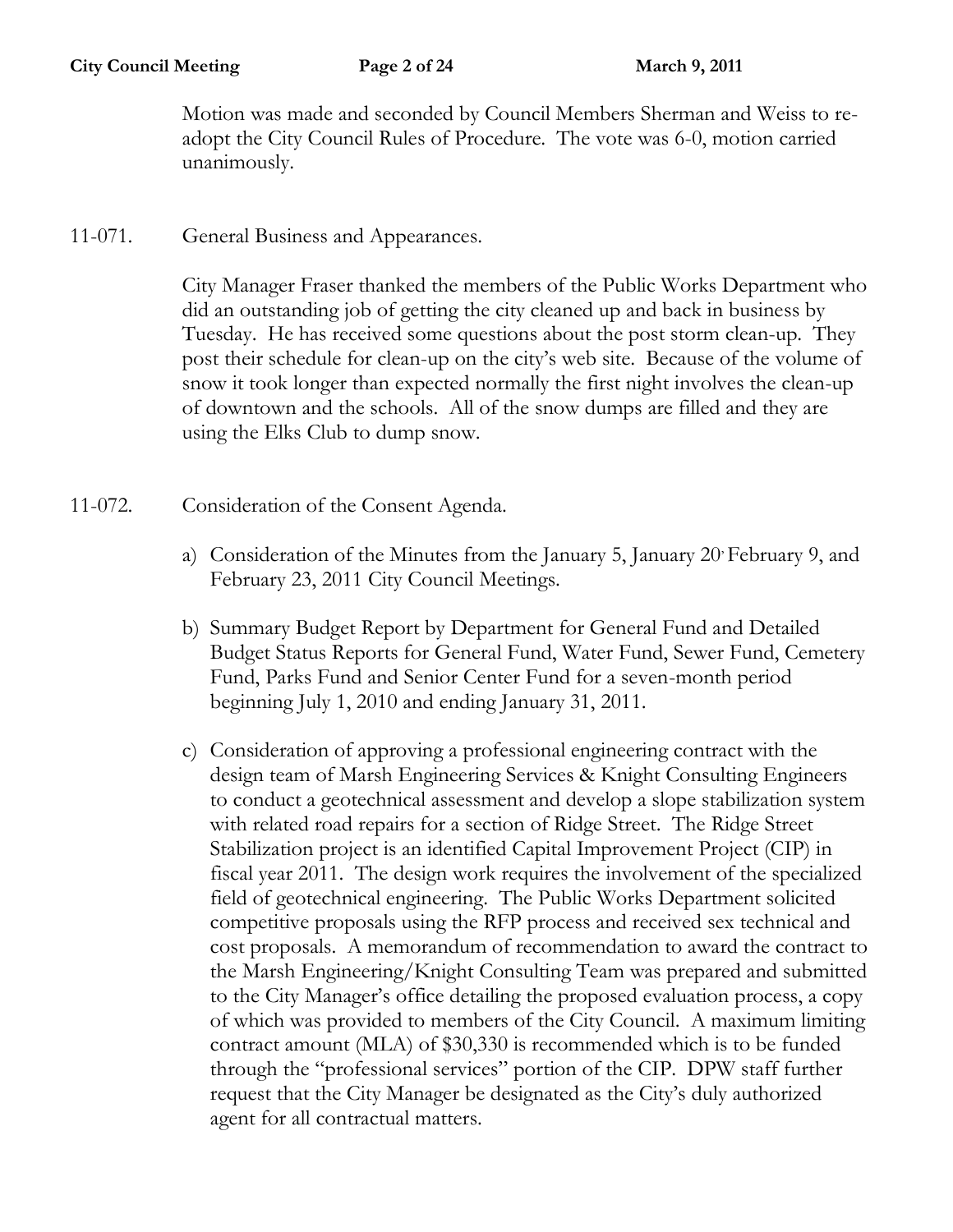- d) Consideration of an Application for a Taxicab Vehicle License from David Pecor, Jr.,  $d/b/a$  Twin City Taxi, LLC. Address of this business is 10 Diane Lane, Graniteville, Vermont.
- e) Consideration of three Applications for Taxicab Operators' Licenses from David Pecor, Jr.; Cathy Owen; and Daniel Casavant.
- f) Acting as the Liquor Control Commission, City Council Members may now consider the following permits:
	- 1) Annual renewal of Liquor Licenses (City Clerk will distribute list of applications at the meeting.)Attached to minutes.
	- 2) Annual renewal of Tobacco Licenses (City Clerk will distribute the list of applications at the meeting.)Attached to minutes
	- 3) Application for a Catering Permit from Langdon Street Pub Company, d/b/a McGillicuddy's Iris Pub, for a Legislative Open House at the lobbying firm of MacLean, Meehan & Rice on Thursday, March 24<sup>th</sup>, from 4:00 P.M. to midnight at their 12 Court Street location.
	- 4) Ratification of a Catering Permit request submitted by Yebba, Inc. d/b/a The Abbey Pub and Restaurant for a cocktail reception at the Cedar Creek Room at 115 State Street on Tuesday, March 8, 2011 from 3:00 to 7:00 P.M.
- g) Payroll and Bills.

General Fund Warrant dated February 24, 2011 in the amount of \$268,139.50. Payroll Warrant dated March 17, 2011, in the amount of \$32,709.78 and \$117,247.63.

Motion was made by Council Member Jarvis, seconded by Council Member Sherman to approve the consent agenda.

Council Member Weiss asked to have the Summary Budget Report removed from the consent agenda and be considered separately.

Mayor Hooper called for a vote on the motion after removing the Summary Budget Report. The vote was 6-0, motion carried unanimously.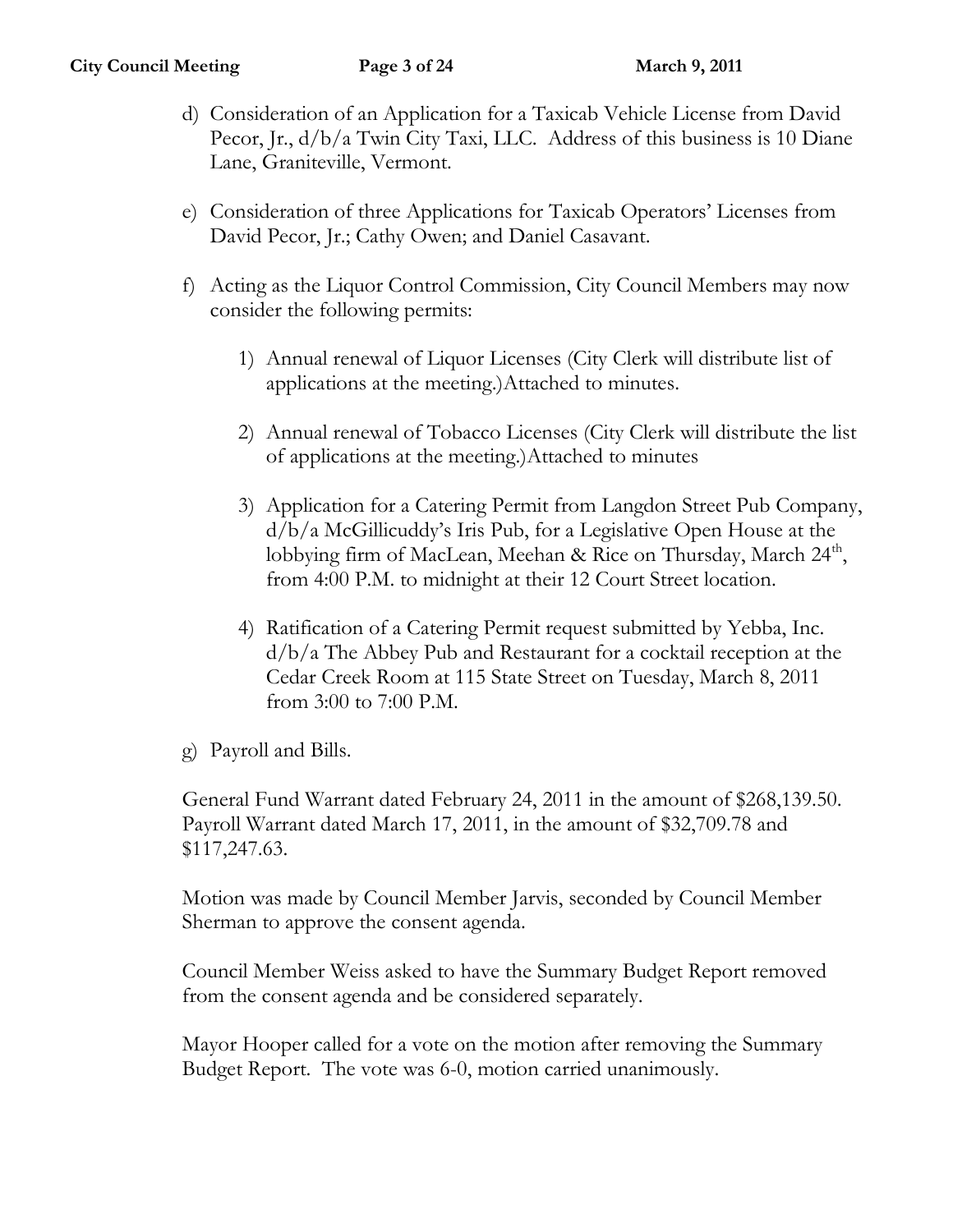#### **City Council Meeting Page 4 of 24 March 9, 2011**

11-072A Summary Budget Report by Department for General Fund and Detailed Budget Status Reports for General Fund, Water Fund, Sewer Fund, Cemetery Fund,

> Parks Fund and Senior Center Fund for a seven-month period beginning July 1, 2010 and ending January 31, 2011.

Council Member Weiss said in the City of Montpelier General Fund Summary Budget Report on the second page it is named Re-entry Program. It has no budget and it has expended \$38,629. He wonders how that is possible. Where is that money coming from? How much more may be expended in the remaining five months of this fiscal year?

City Manager Fraser said those are grant funded programs. We have been awarded the grant and it may not have been billed and received yet. There should be an offsetting revenue.

Motion was made by Council Member Weiss, seconded by Council Member Sherman to accept the Summary Budget Reports. The vote was 6-0, motion carried unanimously.

- 11-073. Appointments to Montpelier's Tree Board.
	- a) The terms of Jean Jolley and Clare Bootle Rock expire this month; staff advertised and as of the deadline e-mails had only been received from Jean and Clare, both seeking reappointment.
	- b) Recommendation: Appointments, both are 3-year terms.

Motion was made by Council Member Jarvis, seconded by Council Member Golonka to reappoint Jean Jolley and Clare Bootle Rock to the three year terms on the Montpelier Tree Board. The vote was 6-0, motion carried unanimously.

- 11-075. Consideration of replacing the City's retiring Fire Chief.
	- a) Chief Schneider has notified management of his intent to rtire as of April  $30<sup>th</sup>$ .
	- b) Staff has already advertised for his replacement but at the Council's February 23<sup>rd</sup> meeting, Councilor Alan Weiss asked that time be set aside at this meeting to discuss the hiring process, the possibility of combining this position with additional responsibility, etc.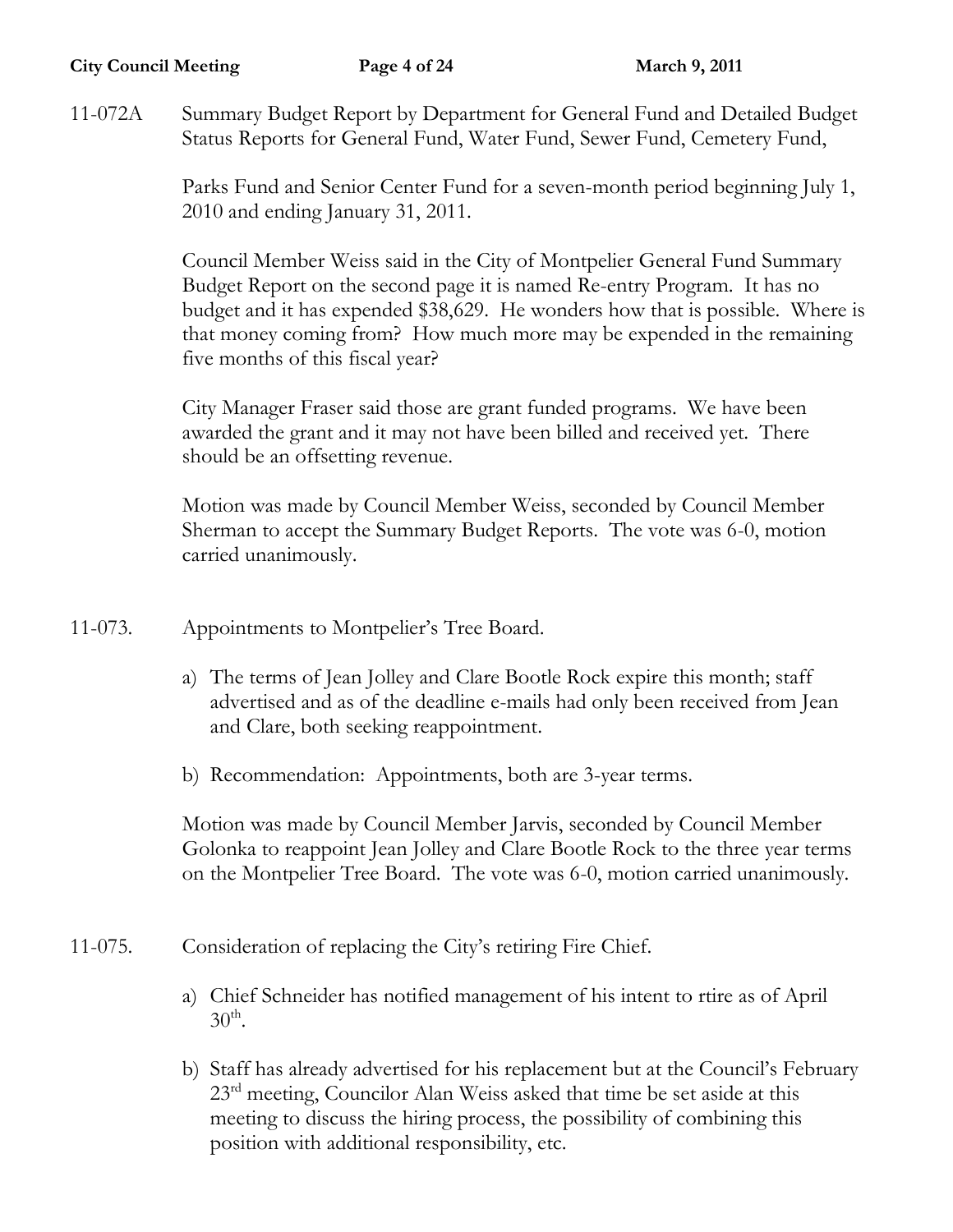c) Recommendation: Discussion led by Councilor Weiss; possible direction to staff.

Council Member Weiss said he hoped they could get a discussion going as to the advisability of having both a Fire Chief and a Chief of Police. We have gone for about six months with a Fire Chief working approximately 70 percent of the time. During those six months he believes the Fire Chief had the opportunity to take some vacation days and the Fire Department operated well and we did not have an active full-time Chief during that period of time. We haven't had a discussion yet about what this is going to cost if we have a newly appointed Fire Chief in terms of funding which need to be expended for coming for an interview or funds for moving, and about whether or not we are talking about a one-year or multi-year contract. He wonders if it is advisable to wait before the position is filled unit we receive a report from our management study consultants. When they were doing the budget he did indicate he was in support of funding the position for a full-time Chief and he believes that money is in next year's budget, but the questions he is asking now of our Manager and others to help determine whether or not we will have any benefit with having one leader for our protective services and how this might tie into the study which the Council has authorized. We are in the midst of an extensive study about combining services with Barre City, Barre Town and Montpelier for dispatch, emergency, ambulance and fire. Why can't they wait until after the management study is complete and see if they have any notation regarding continuation or some other format.

Council Member Golonka said he understands Council Member Weiss' point with regards to the management study. In terms of the regional study the timing on that is really not until 2012 or 2013 so he thinks nothing will happen until that time. He doesn't think the regional study will have an impact.

Council Member Sherman said she believes the Fire Chief and Police Chief are full-time positions and it would be hard to consolidate and make them each halftime positions. She would think the requirements and certifications for each are different and they would be greatly reducing the services and protection for the city residents if they were not to have a full-time Fire Chief.

Council Member Jarvis said she could see waiting for the results of the Matrix Study. Her assumption is that if they have a public safety director you also have to have someone in charge of the two departments so it feels like it would be adding a layer rather than reducing what we already have. There might be some administrative functions that could be combined. It is hard for her to imagine there being a recommendation for them to eliminate the Chief of both of those departments and create a unified public safety department.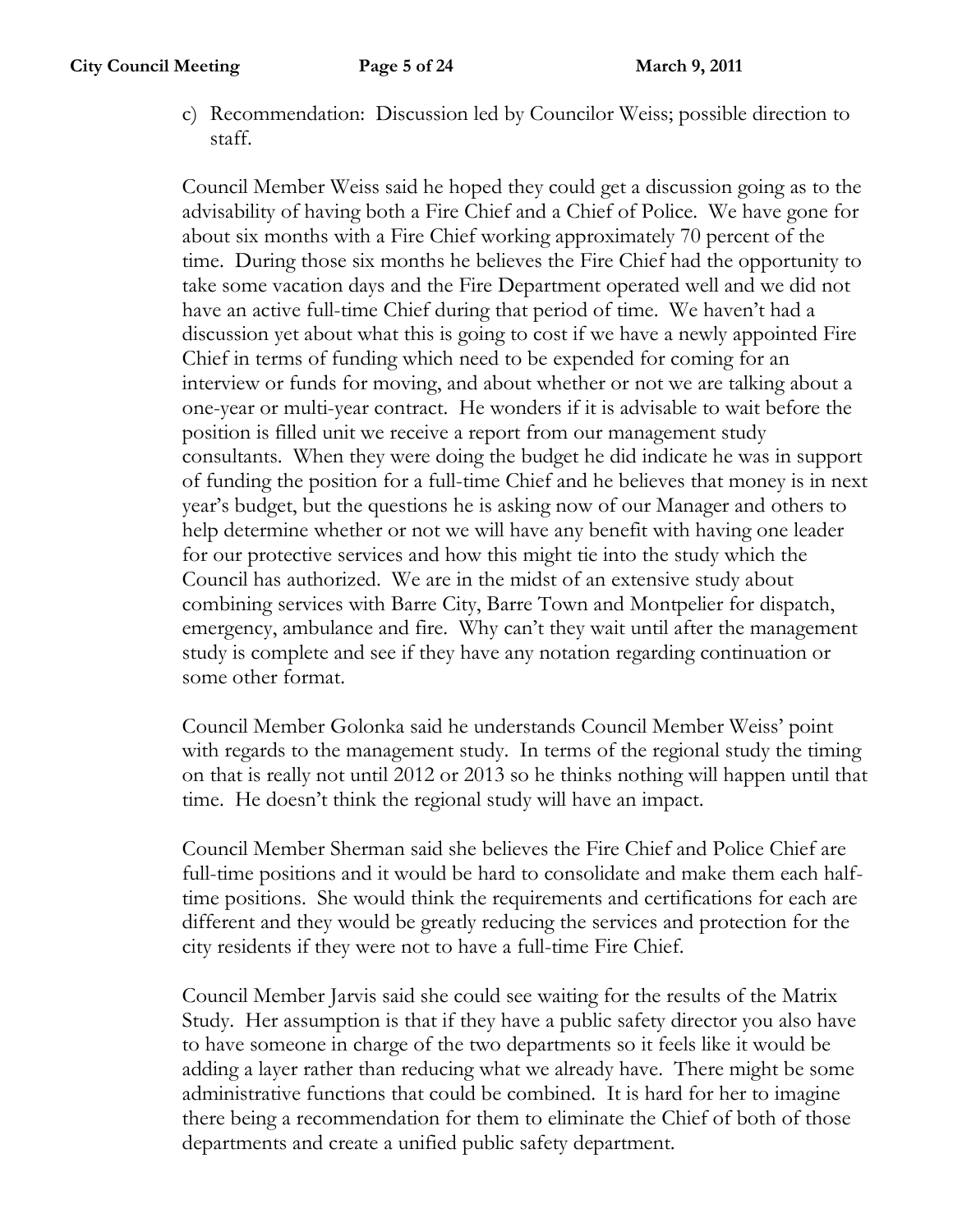City Manager Fraser said they have looked at this in the past and it isn't the first time it has come up. Some larger cities have gone to a Public Safety Director

and the City of Barre did that recently. In that particular case they do have a Deputy Police Chief and a Deputy Fire Chief that run the day to day operations. Also, the Chief of Police in Barre his career in the State Police has been as an arson and fire investigator so he understands those types of issues. There are different certifications and training requirements. Secondly, the City of Montpelier is not that big. We have a Deputy Fire Chief but no Deputy Police Chief so we have three people running the two departments now. He doesn't think they need to structure it any other way. Their departments work closely together and there is good coordination. He thinks our present Police Chief would tell them that he doesn't think he has the qualifications to run a fire department. He thinks the leaders of the Fire Department will tell you they don't feel comfortable running a Police Department. Another issue in departments of our size is the response of the folks in the department. What has been a problem almost across the board, unless they hired a civilian person, they don't understand how each other is run and it leads to credibility and leadership of the departments. He doesn't see any savings.

With regard to the regional study if in fact something significant is put in place regionally that will mean a major change of personnel in all of our departments. There are ads out now for the position. His recommendation would be to continue as they have.

Mayor Hooper said a question she has is that both our Fire Chief and our Police Chief are also active officers in urgent situations. Certainly, when she has been to fire scenes the Fire Chief is calling the shots and saying how things are happening and coordinating that, and she can't imagine somebody without that sort of extensive training being in charge of that. Similarly, she just observed our Police Chief in an emergency situation. She can't imagine somebody without the sort of specialized training a police chief has being able to coordinate with that sort of urgent command and authority that those types of situations require when they are happening. There are in large places combined offices but that strikes her when the person at the top is clearly a manager and doing the personnel stuff and doing all of the things our chiefs do. Our Fire Chief is also our Health Officer and also our Building Officer.

During the budget discussion there was the question of why we didn't have a full-time person on board. She doesn't see any compelling reason to combine the two positions. The analysis that the regional group put together it appeared to her there would be multiple layers they were looking at. She doesn't see this hindering that from moving forward.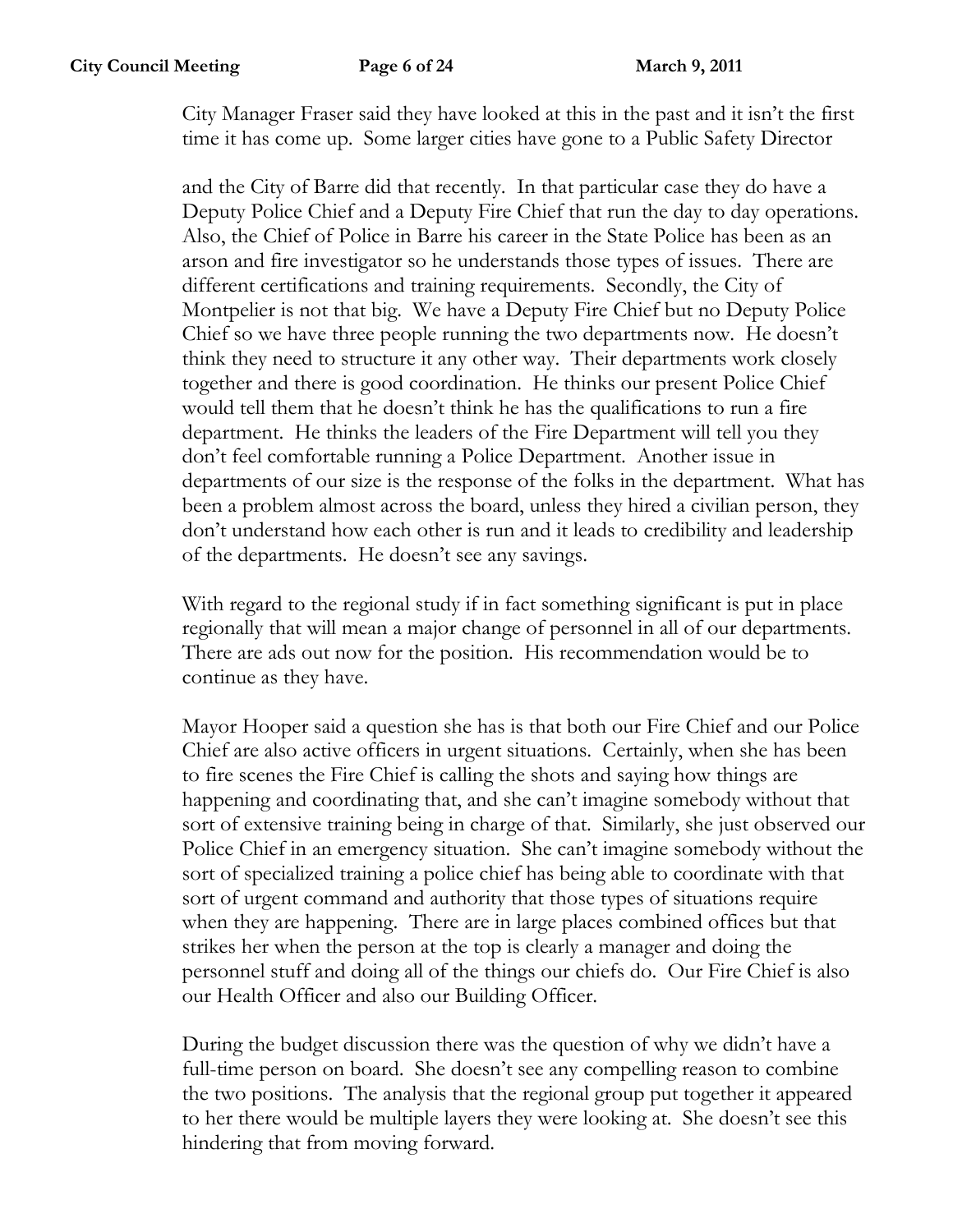Council Member Weiss said he appreciates the responses and he will let it rest.

Chief Schneider presented an update on the potential of flooding for Montpelier. He said they have been putting up preliminary notifications to people. They have looked at the river and the conditions in terms of the ice and the amount of rain that could come over the weekend period. There is a lot of ice above the Main Street Bridge and near the Pioneer Street Dam. If the ice should lift up and break loose from the banks and coming down near cemetery curve and near the high school there is the danger of it getting hung up. They want to emphasize this is only a precaution. Forecasting is a tricky business but they felt they would be negligent if they didn't give people the opportunity to take action if they needed to. If a flood should come we really don't have any control over it. The potential exists for a flood. If it does occur the problem is that it comes very quickly and just a matter of an hour or two that the downtown is flooded. In past years they have talked about a crane being available and it is about \$20,000 to have a crane on standby over a winter's period of time. They feel this is probably the time to bring a crane in. If they bring in a crane it will cost around \$8,500 to start. Within 24 hours they could expect to have the equipment on site.

City Manager Fraser said there are enough indicators and a weather pattern during the middle of next week that is also a cause of concern and we would have the crane for a month.

Fire Chief Schneider said the idea of dredging the river isn't an option because it is state and federally regulated.

Mayor Hooper said the way people can receive information about any flooding and precautions is by going to the city's web site.

- 11-074. District Energy Update.
	- a) Planning Director Gwen Hallsmith, and possibly members of the Montpelier Energy Advisory Team, will provide this update.
	- b) Recommendation: Receive update; opportunity for discussion; possible direction to staff.

Commissioner of Buildings and General Services, Michael Obuchowski, and Wanda Minolli appeared before the Council representing State of Vermont Buildings and General Services..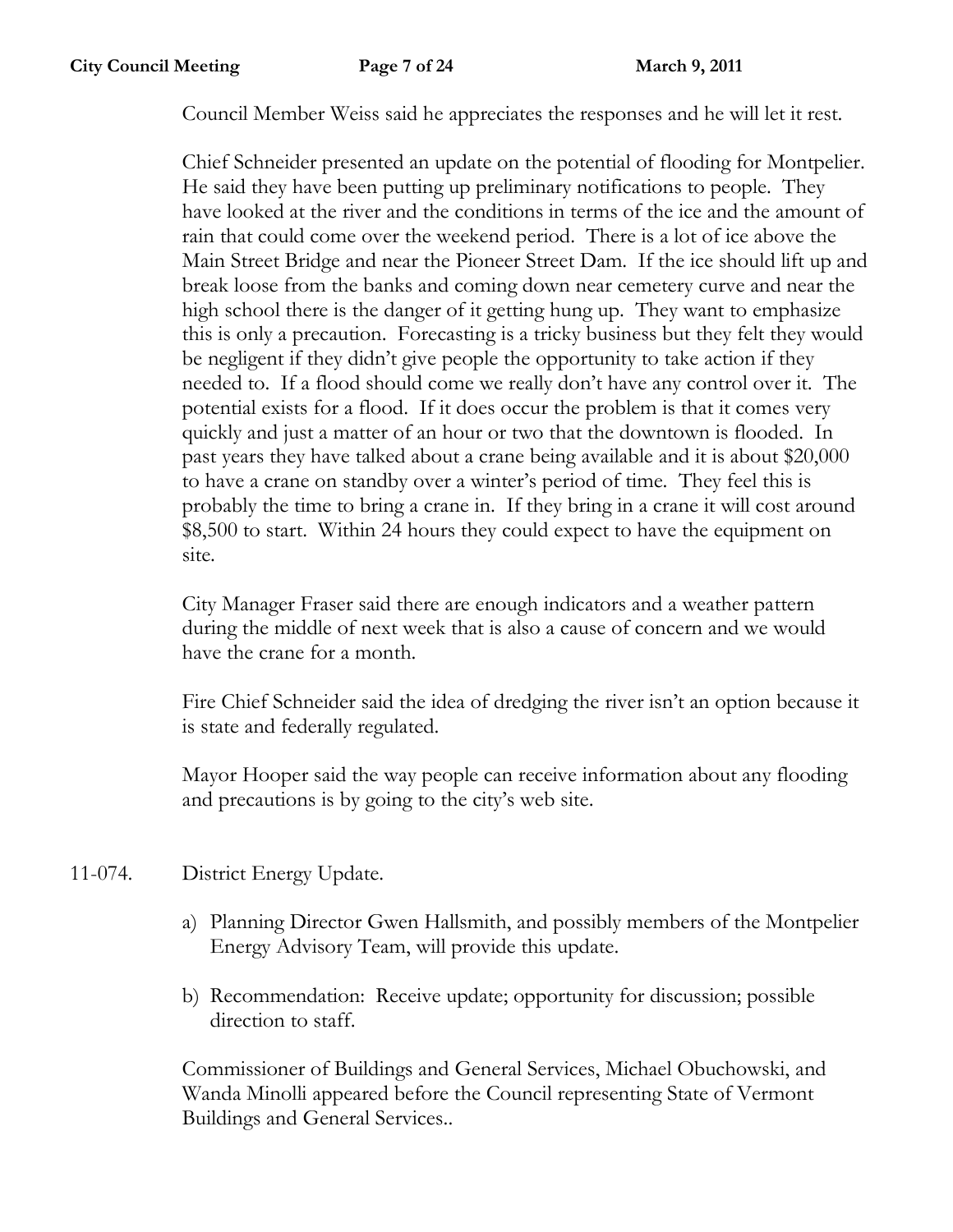City Manager Fraser reported the city is scheduled to go before the House Institutions and Corrections Committee on Friday. They felt it was important that the City Council have the same information as the Committee and understand what they are saying.

City Manager Fraser said he had sent the Council Members a summary which was largely cribbed from the state's consultant along with the city's information. He tried to explain the history of the project and some of the finances as they understand them today. (Copy of summary and Timeline attached hereto and made a permanent part of the record.) The Energy Committee discussed this last night and the Council is going to hear from them. Council Member Weiss is the Council's representative to the Energy Committee and they have been meeting on a regular basis.

Dan from the Energy Advisory Committee said they are quite excited about the prospect of this biomass heating plant. They would like to recommend that the Council consider a future issuance of a \$2 million bond to add matching city support to the State Capital Funds which will be allocated for the construction of the new biomass plant. The proposed investment from the city would cover the infrastructure costs of a piped hot water distribution system to all of the major city buildings. The system would also have the ability to provide for heating services as well to downtown commercial buildings which may decide to connect to the system.

The Committee believed that the Council's indication of approval of such an investment would provide several benefits to the city. They would convert future operating expenses and capital costs with such an investment and that would create a certainty about stabilizing such expenses to a predictable and manageable level. Biomass fuel costs have a remarkable stable history of costs and a probable future whereas we may all have noticed that oil costs are escalating rather unstably and massively so the consideration of alternatives to our continued oil heat is a big issue to say nothing of its environmental consequences. They think it is a major point that the availability of such stable and predictable heat sourcing will offer buildings and downtown businesses an opportunity to also stabilize their heating costs. Such heating cost stability would make Montpelier an exceptionally competitive site for locating future business.

Council approval of such matching funds would strengthen the city's position as sort of having some flesh in the game and the development of the project with the state and would help make the matching for the DOE grant to continue the whole grant package. Finally, while the approval of a \$2 million commitment will move things forward negotiations with the state will continue and if there is a problem the awarding of such a bond could be withdrawn or postponed.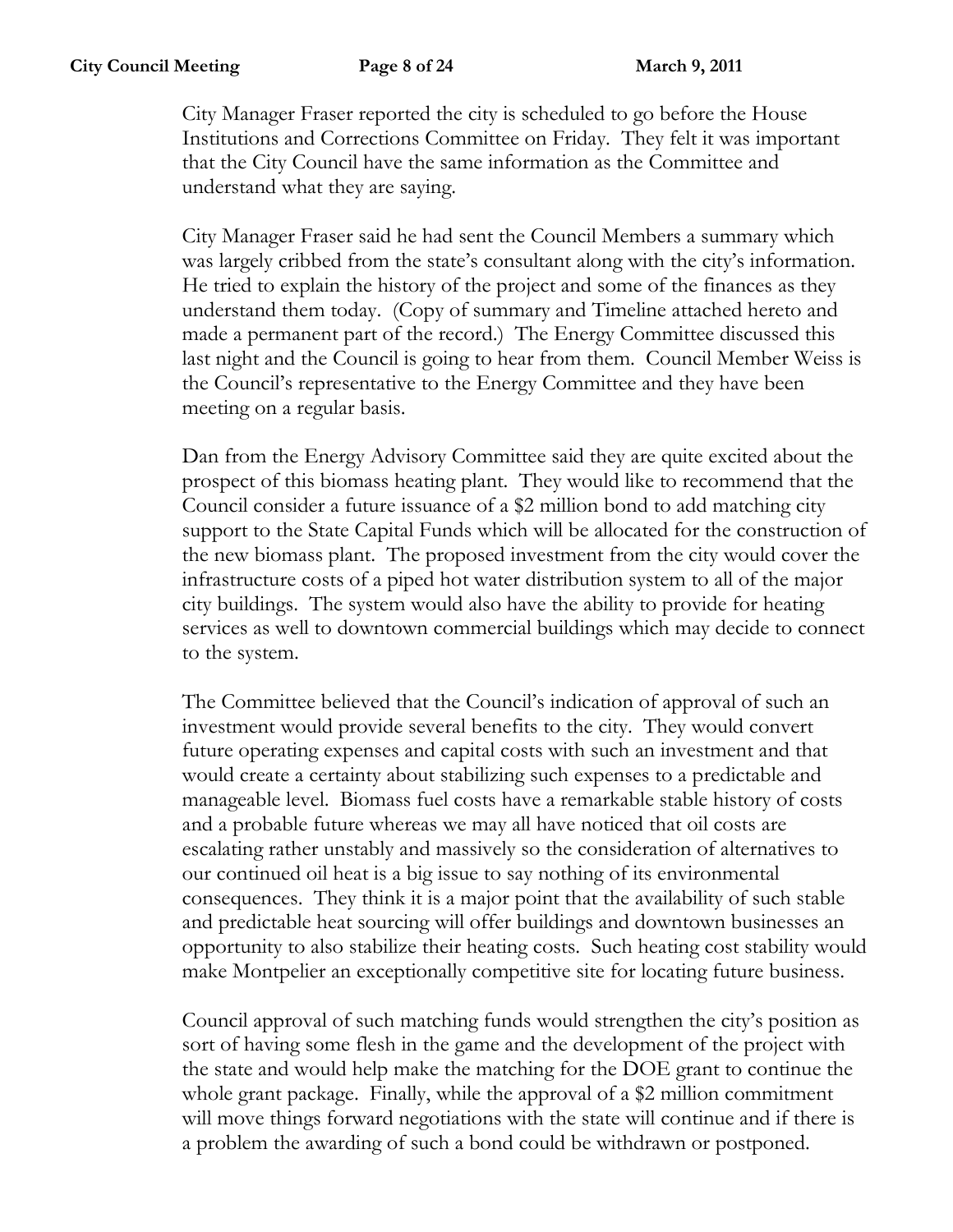Commissioner Michael Obuchowski said while he lived in the city and up until the time he became Commissioner he wasn't aware of the project. The Legislature charged BGS with looking at a proposal that was to be developed by the City of Montpelier and they are waiting to see that proposal. In the interim the people from BGS met with the Governor-Elect at that time and he indicated support for the project. What was a soft commitment by the former administration for a \$4 million match of the \$8 million federal grant became a hard commitment and then negotiations ensued. The administration stepped forward again and offered another \$3 million which will mean that other communities and projects are either not going to happen or going to happen at a lesser level.

They are at a point where more money is necessary to make this project happen. In order to find that money they are going to have to act as friends and partners to bring the project to fruition. It is his judgment having spent some time in the Legislature that unless they go united at this point in the session we are going to come away with very little. His best estimation is the city is going to need to bond for more money than \$2 million in order to reach a deal. They approached the Governor's Office today and the Governor indicated he has gone as far as he can go in terms of the \$7 million. While it isn't good news he deliver remembers that the Governor is on the side of the project and wants it to occur. They will continue to work with the city to fulfill the legislative charge.

Mr. Garabedian said they looked at calculating air emissions and what are they currently know with the current heating plant together with school and municipal buildings and looked at what it would be with the new plant in terms of being centrally located with a new boiler and new control equipment. There will be a net reduction both in the plant and the elimination of the lower emissions in the city in total.

Mayor Hooper added in the Council's conversations about the project they have been focused on the commitment they made to themselves about not seeing their operating costs increase over what they have if they stayed on the path they are currently on. That is the way the state has regarded the financial commitment. There are some really important other benefits that are happening as a result of moving forward.

Planning Director Gwen Hallsmith said they have been exploring alternative sources of funding and it looks promising. They have been talking to the Clean Energy Development Fund in the state and she is going to be in Washington next week talking to our delegation and have some ideas there that might be appropriated for the city to complete the project. They heard from the Commissioner that the Governor is willing to work with the city to ask the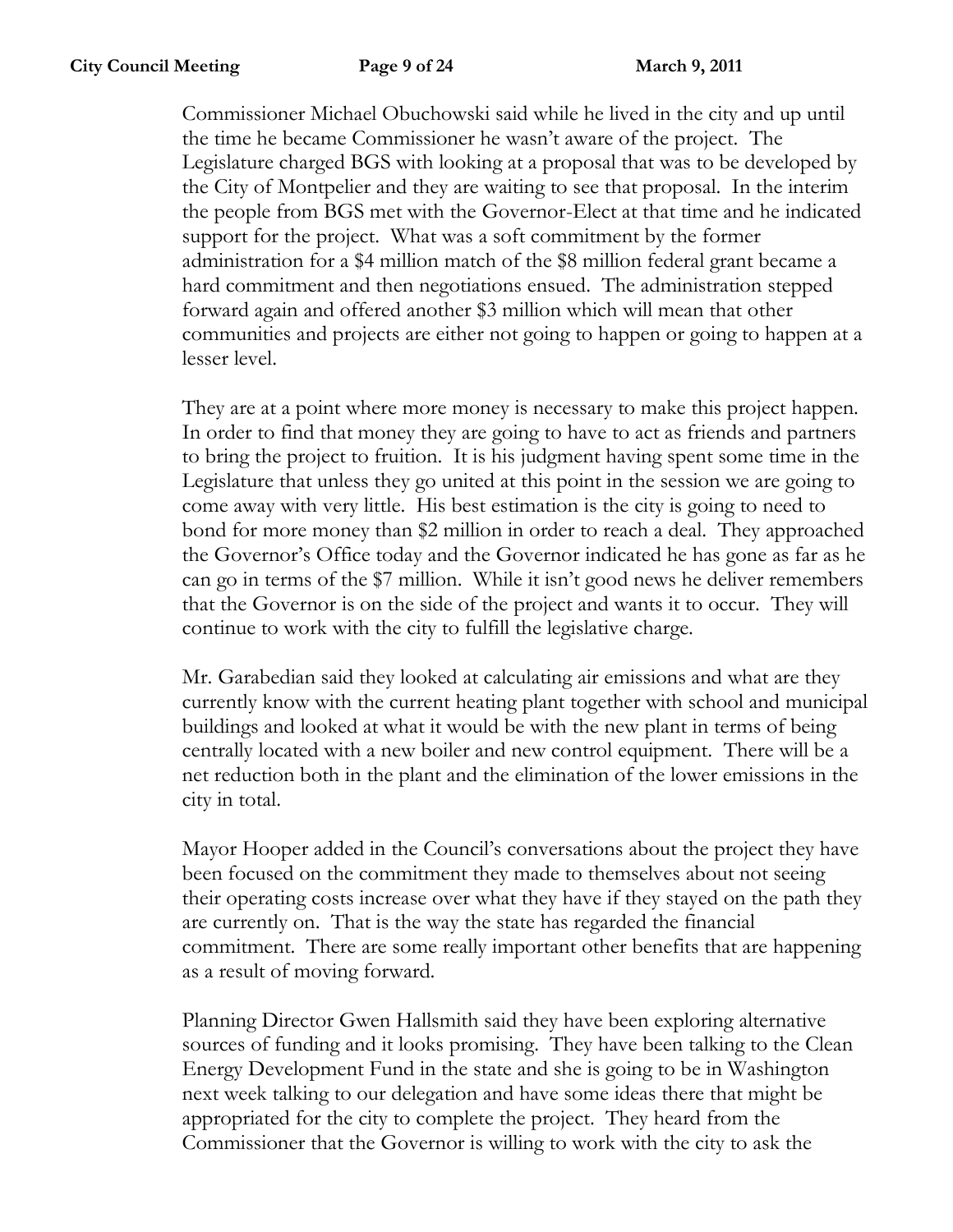delegation for a piece of funding that would help close the gap between what we need for the project and what we have right now. One of the funding possibilities is with the General Services Administration because they are looking to hook up the federal buildings to the facility. They might be able to capitalize some of their operating costs over a longer term by investing in the facility. Senator Sanders serves on that committee and did offer that as a possibility. They hope to have some answers by the next Council meeting.

City Manager Fraser said they all wish DOE had more money to give the state and the city. Everyone is dealing with their own constraints.

Mr. Garabedian said they have been looking at how to take an operating expense and convert it into an investment and that is the model they are constructing. They are looking at what are both the current expenditures by the city and the schools for heat with some projections and compare it to what it would be with a district heat system. Heat is essential and they are going to pay for it one way or another. They consume over 100,000 gallons of fuel oil a year. They know how old the furnaces are. They are trying to make an informed decision.

Board Member Timpone asked how long would this system last.

Mr. Garabedian replied 40 to 50 years easily but well over the life of the bond. Trying to project future energy costs is incredibly difficult. They have used Moody Analytics as the base so what they see in the model right now is their information. There are a number of other ways that forecast it. He has some comparisons of how their numbers compare to the DOE numbers. He has numbers to show historical fuel prices.

Council Member Hooper said he noticed the CEDF loan. It adds to about \$140,000 over 20 years. He wonders why that isn't the \$700,000 of the loan.

Mr. Garabedian replied he added that over the weekend and to get the full effect of that you need to extend the spreadsheet out beyond 2029.

Council Member Golonka said he has a bunch of concerns he would like to raise with the state. The City of Montpelier doesn't have a bottomless endless pot of money. Their accountants at their last meeting told them they had a lot of debt and more than he sees in most towns in Central Vermont. Their current debt ratio is about 46 percent and that is using assets such as City Hall. If you look at what type of assets the city has in terms of the debt load we currently have we are pushing up into the 60 percent level, and he thinks that is getting excessive. He is very concerned about adding any more debt to the City of Montpelier. Debt per capital right now is about \$3,400 per person in Montpelier; that's high.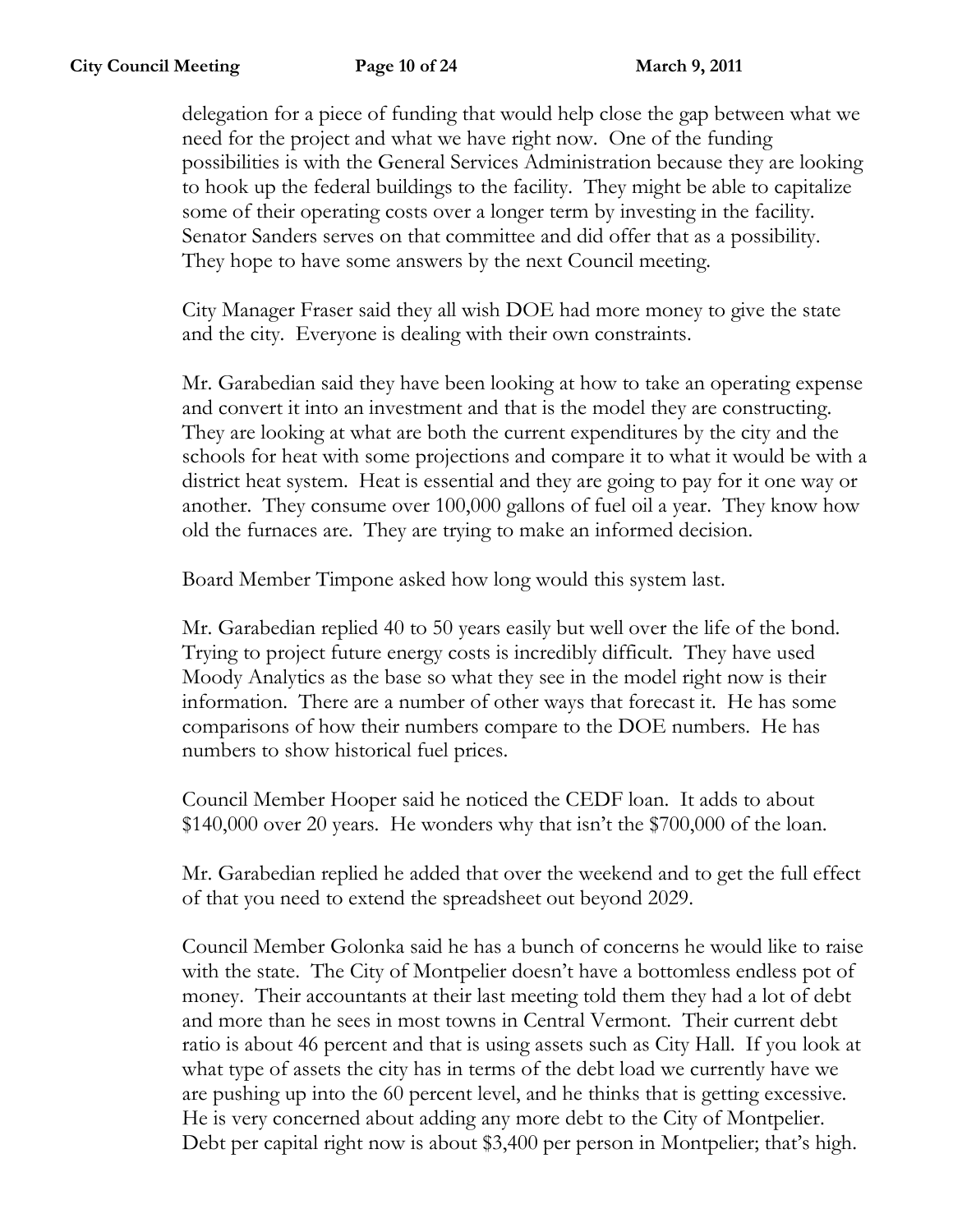For other towns you see \$500 or \$600. Our debt service as a percentage of the budget is about 7.2 percent. We are getting to the point where we can't fix our roads let alone add more debt for different projects. Our debt as a percent of the grand list is about 3.1 percent which includes all of our nonprofits and the state, and in the end it is probably closer to 5 or 6 percent.

There are five concerns he has that he wants to put on the table because he doesn't see himself supporting a \$2 million bond unless these answers are met.

- 1. There is a \$4.5 to \$5 million gap that is listed in the spreadsheet and the memo they received from the City Manager. Who is going to cover that if we don't get the funding from the CEDF grant? What about cost overruns? Are contingencies built into the model? What's the limit?
- 2. A lot of the benefit of this accrues to the schools. He asked at the last meeting whether or not the School Board had been contacted. They have a long term contract with Honeywell. Can they get out of it? What are the costs associated with that? We cannot control the School Board over their bonding. If we are going for \$2 million a majority of the \$2 million does benefit the school. Why isn't it a school bond? Why is it a city bond?
- 3. He sees the benefits accrue in the year fifteen. Years 1 through 14 is more expensive for the City of Montpelier so to get a memo that says we are going to save \$700,000 over 20 years he thinks is highly misleading to people. Years 1 through 14 we are going to pay more and then the benefits accrue in year 15 through 20. He can't imagine anyone being able to reasonably predict 15 years out.
- 4. He has real concern about the debt load to the city.
- 5. He has a lot of concern raised by constituents asking why the roads aren't being fixed and there are potholes in the streets. The city is not doing projects because they can't afford to. How can we afford \$2 million? He doesn't see a way that the City of Montpelier can afford \$2 million at this point, particularly with all of these questions.

City Manager Fraser said the immediate problem to be solved is they are \$3.5 million short.

Planning Director Hallsmith said by looking at design and implementation issues and how they could cut costs that might also be a way to close the gap. They did just complete a major bidding process and one of the bids came in at \$17 million. If they look at alternative pipe routes and alternative technologies for a heating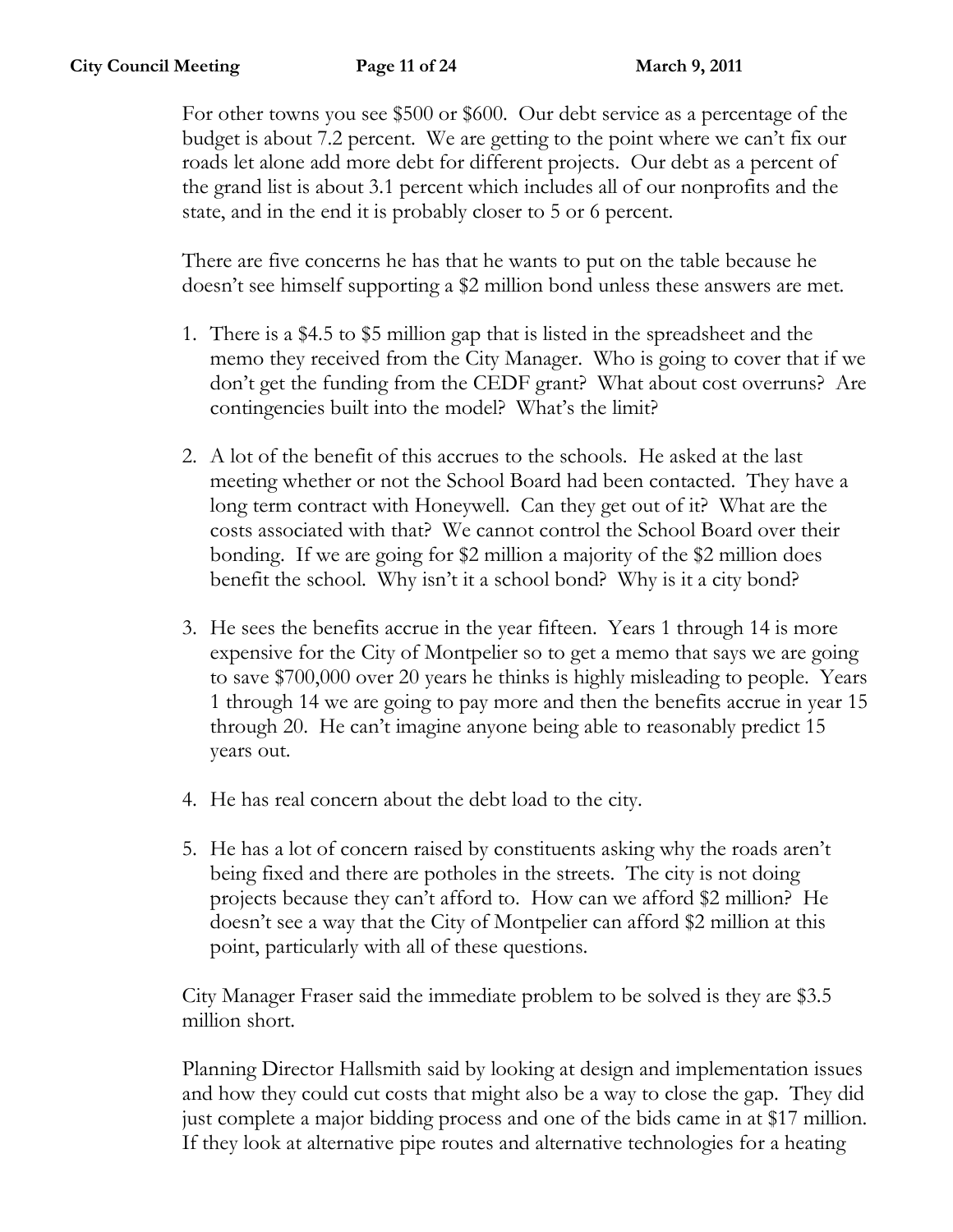plant they might be able to bring the cost down within range of where they are now.

City Manager Fraser said this is \$2 million they are spending on fuel anyway.

Mayor Hooper said the point Council Member Golonka is raising is capital money versus annual money. We are annually facing exactly the same issue the state has. The state is annually spending more than it would be bonding for over the term of the bond.

Council Member Jarvis asked if he could speak to the bonding capacity separately?

City Manager Fraser replied they are certainly well below their legal bonding limit. It is a policy decision. They have looked at this particular option for 15 or 16 years and during that time period no better technology has presented itself.

Council Member Golonka said his concern is that as a city what they control is three buildings basically out of this project that is \$22 million. Five years from now when new technology comes along we could potentially save money and throw this project out and not have it as part of the city. If we are going to be fiduciaries for the City of Montpelier we have to compare this project to what we could do as a city to protect the citizens of Montpelier financially. He understands the benefits that will accrue to the state and the benefits that will accrue to the school.

He is having trouble understanding the benefits that will accrue to the city other than the liability side. That is why he is having problems with this project. He understands what they are trying to accomplish here. He is just finding they are being faced with an unfair amount of burden based on what the percentage of the project is and who is going to benefit. He applauds Gwen for getting the grant money but he is afraid they are letting that blind us in regards to what liabilities or opportunities the city is going to give up in the future if they go down this path. He was hoping for better information from the consultant so they weren't being pushed to say yes or no on a bond vote.

Planning Director Hallsmith said she would like to address the point Council Member Golonka and the City Manager raised. What happens if five years from now there is some great new technology that would really lower everybody's costs? In the energy field there is that sense because new types of electric generating capacity come on line. There is a lot more opportunity in electricity than there is in heat. Heat is stupid energy. Electricity is smart energy. Heating with electricity has never been a good idea. They thought it was back in the 60's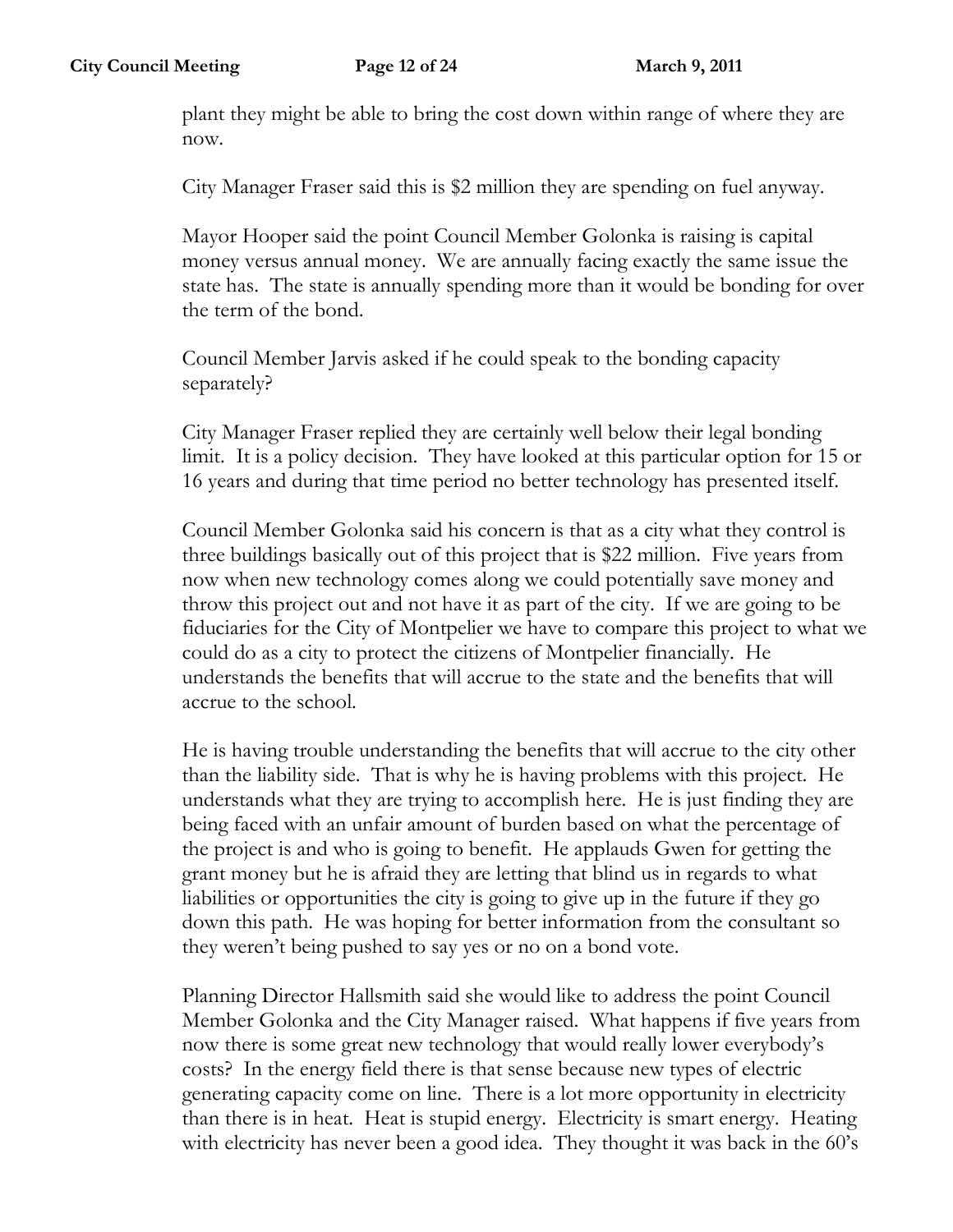and installed all of these electric heaters but we learned from that and today most of the electric heaters are taken out of buildings. It is not an inexpensive or efficient way to heat buildings. Heat really is much simpler than that. She has been in energy work for a long time and her estimates of the likelihood of coming up with a different kind of energy that is going to beat wood when it is locally grown, contributes to our economy and does produce heat are very unlikely in our foreseeable future.

Mr. Garabedian added the other issue with waiting for the new technology is there has been a lot of new technology that has been promised, people have spent money and it just hasn't delivered. He agreed that you want to advance technology but at the same time when you are making a commitment like this you want proven technology that is going to be there for the next 50 years.

City Manager Fraser said he understands everyone's concerns. He isn't asking anybody to commit to a bond but lay the cards on the table if there isn't a commitment to continuing discussion about funding at this level.

Council Member Weiss asked if the \$2.2 million goes into the construction, where will the money come from to put in all of the pipes and hookups to the schools, City Hall, Police Station and the Fire Station.

Planning Director Hallsmith answered that the city side hookups are included in their current construction estimates. The \$2 million is contributing to the total project cost. The total project cost includes those hookups. There is another source of funding waiting for us. It is a Green Village pot of money that the state allocated a couple of years ago in the amount of \$100,000 which would be coming to the project to specifically help fund those public building hookups. .

Council Member Weiss said the City Manager distributed a fine report today that had a financial analysis. The second paragraph it reads: "Under that scenario the \$2.2 million the city and schools might save up to \$750,000 over a three-year period averaging between \$25,000 and \$37,000. What is the interest rate anticipated on our \$2.4 million bond because if it is more than \$1.5 the interest rate is going to eat up that so-called \$25,000 to \$37,000 savings.

City Manager Fraser explained it includes the total cost of debt service so it compares the total cost of debt service, including interest, and an annual fee we pay to the state. Harold Garabedian has compared the payment stream of investment plus our cost of heating with wood versus our payment stream under oil and the upgrades that will need to happen over the next 20 years. He thinks the state has done a similar analysis for their own budget. The interest normalizes to about 3.9 percent.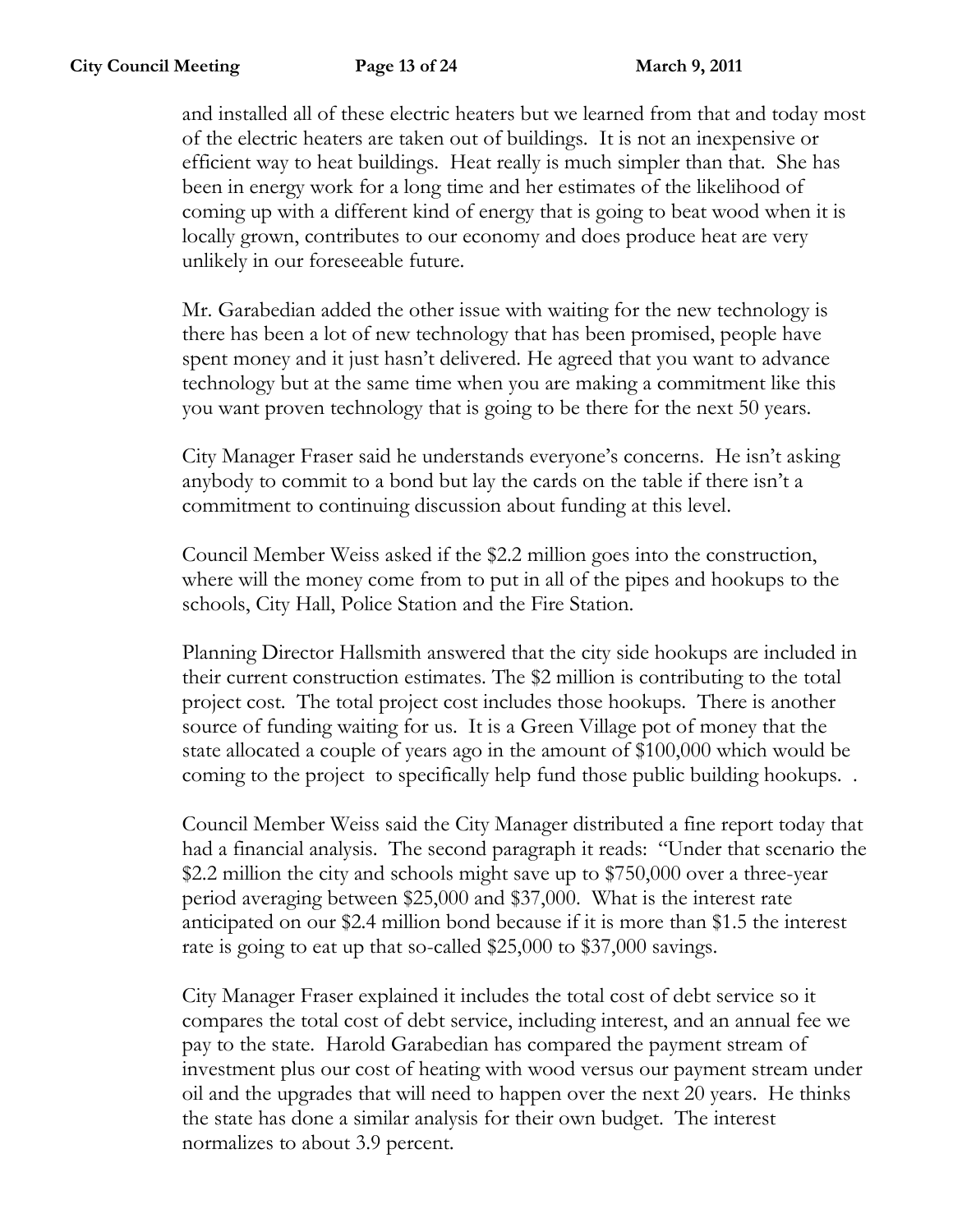Council Member Golonka said the benefits they are listing here don't accrue according to the spreadsheet until the year 15 and you can't predict out that far. That is why he is concerned.

City Manager Fraser said the consultant's job is to talk to people and make contacts with private industries, which would be an income stream to the project. Presumably, there will be an income stream to both the state and the city.

Mayor Hooper said there is a fundamental question on the table in not asking for a commitment of any type but if the Council can get answers they are comfortable with would they be willing to consider a \$2 million bond to make the project work?

City Manager Fraser said they have talked about the project for a long time, particularly since they received the grant, and at one time they were talking about \$22 million and \$40 million bonds and everybody went through this. He said they won't bring on the project if the budget gap isn't met because they aren't going to build a plant if it isn't going to pay the bills.

Council Member Golonka said he isn't willing to support bonding to renovate the schools and they are 77 percent of the project. That should be a school budget item.

City Manager Fraser said they are presenting a joint bonding effort to the School Board.

Council Member Weiss said the report that the City Manager presented if it is used in its entirety will kill any presentation to any legislative committee. It is too confusing and complicated. He hopes they can simplify the presentation for the House Institutions Committee for Friday. He will not support in any way a proposal to bond for \$2 million.

Council Member Sherman said she thinks this is a very valuable project and has watched it for many years. It should continue and the search for additional funding sources must go on. We can't afford not to do this in her view.

Council Member Hooper said he will always vote on the information in front of him and the information right now says we are speculating that in 15 years we will break even on a project that is 77 percent for the schools. On that information he can't ask the taxpayers for money.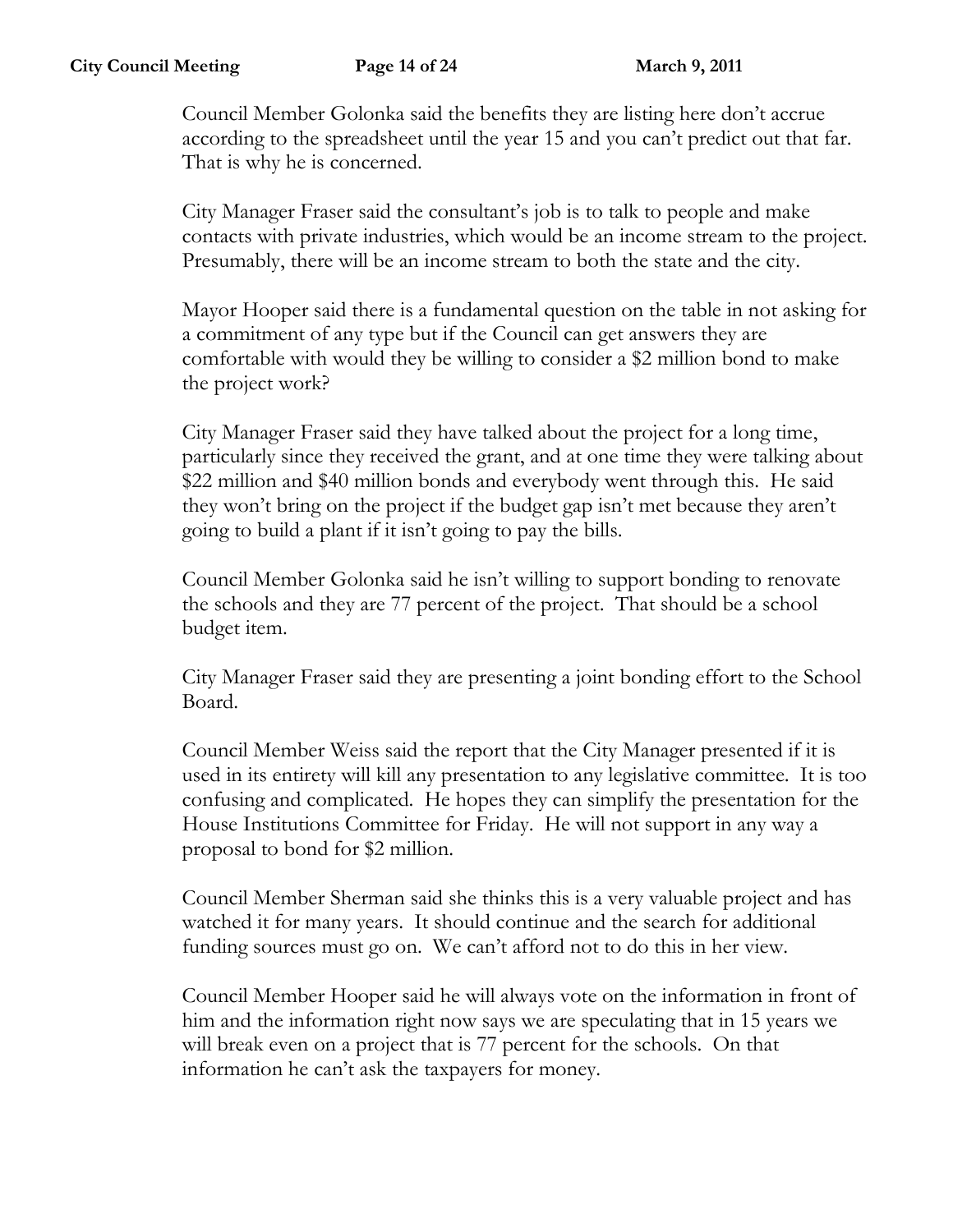Council Member Jarvis said she feels like she can't get her hands around this project. She is very concerned that whatever we bond for will keep us from bonding for some other projects and ongoing needs. What if we take some extreme efficiency measures now with our boilers? What if we look at our city facilities and converting them to wood pellets? What could we be doing as an alternative to this project? She needs more information.

Council Member Timpone said she has been following this for the past few months and is glad to have the information. She is concerned about the school not being contacted knowing they are benefitting from a lot of this. She would like to see further actions from the School Board.

City Manager Fraser said the original and ongoing goal of this project was to create a district energy system throughout downtown Montpelier. That is the model it is based on from 16 years ago. Certainly, running a pipe from the state to the city buildings just didn't prove our point.

Mr. Garabedian said this always has been the vision to give an opportunity to the community. They may want to have a public hearing on this project and have an opportunity for the building owners to come in.

Council Member Jarvis said they have just been justifying it on a cost basis and she still needs to hear this is what the community wants and it is going to work out on a cost basis.

Mr. Garabedian said in terms of the vote for the charter change on the November ballot it was 88 percent in favor, and he doesn't remember it being that high in support of any one project. This is really an opportunity to give the downtown community an alternative for their current heating systems. If the goal is to take what we spend on oil, which is a distant fuel, and spend it on a local fuel, this is really the only way to go. A variety of small individual systems isn't going to work in the long run. They would be disappointed in what the quality would be like if they had a lot of different small systems operating. There would be concerns about delivering the fuels, storing the fuels and in terms of the community downtown this has always been the way to go.

Council Member Timpone said she appreciates the vision they all have but she would love to hear some public input. It's really about the vision of the community.

Mayor Hooper repeated it is a vision that has been offered up for 15 or more years ago and we have asked people through their voting if they meant it. Having a public hearing and asking people to come in is wise. What she is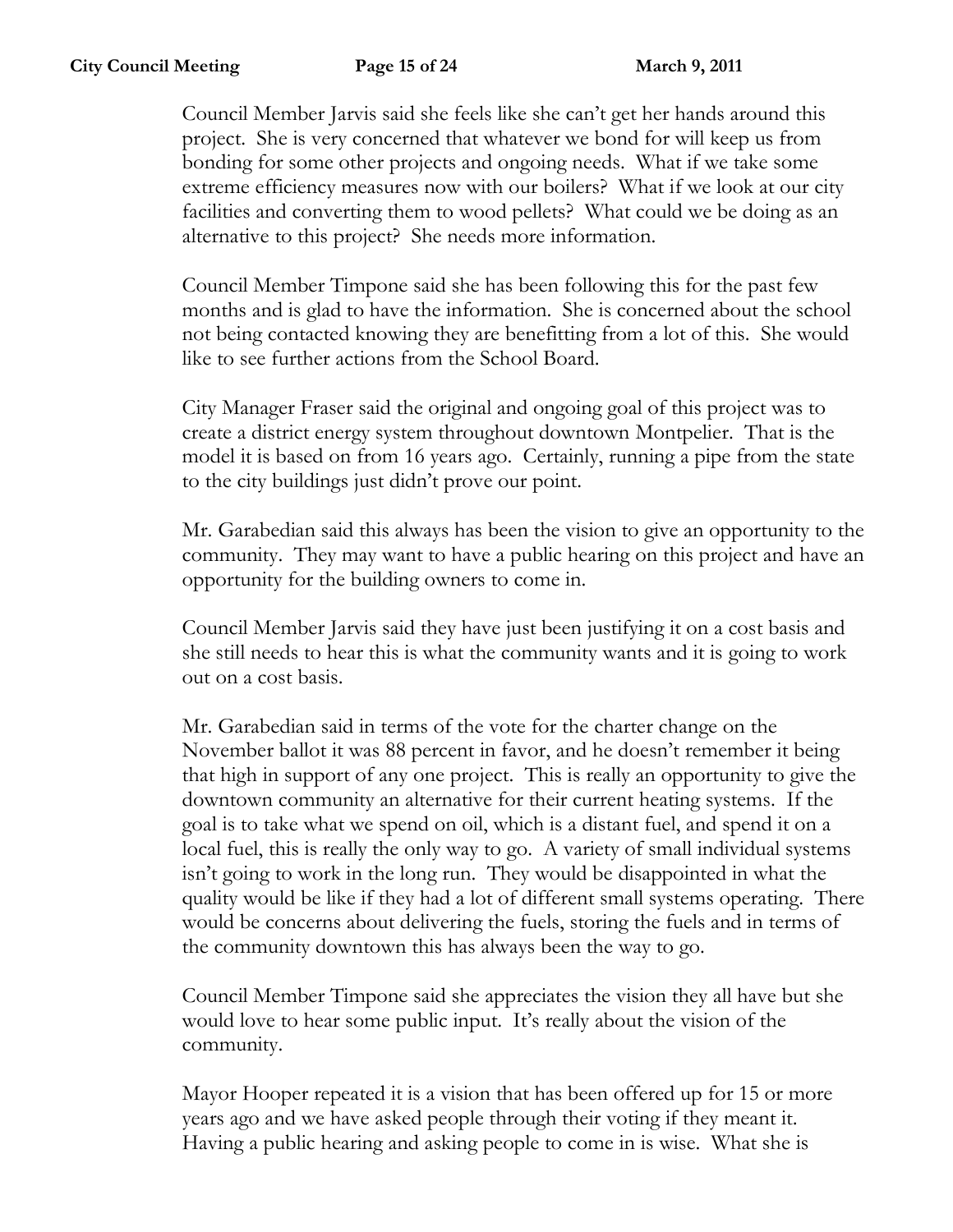hearing people say here tonight is they want more information. We have set a really high bar for making this project work and we haven't thought about the other values besides the costs. She thinks the House Institutions Committee is going to say they need more information, too.

Council Member Weiss said the City Manager has had an RFP out or due shortly regarding a study of the maintenance of city facilities and he would like to have that information as part of the overall discussion.

City Manager Fraser said there is a time issue here and he can appreciate everyone's concerns and these questions have all been asked over and over again but he is still left with what to say to the representatives in the committee on Friday afternoon. What position is the city taking on this? They need to make a credible presentation to the House Institutions Committee on Friday. The Department of Energy is waiting to hear what happens with the House of Representatives because they have a Congress ready to take the money back.

Mayor Hooper said she thinks the state will say there is a project here that they are willing to put \$7 million into and the city will say there are a lot of questions that need to be answered but we think we can do \$2 million. There is a gap we have to find the money for and they hope that is credible enough for the Institutions Committee that they are willing to leave the \$7 million in. It will go to the Senate, and if the \$7 million isn't there we are done.

Planning Director Hallsmith said the city corporation that is our general fund budget and there is the city that is the city plus the schools, and then there is the city plus the schools plus the downtown, and then there is the city which is the State Capital of Vermont. All of those cities are what they have been working on with the energy plant. She also lives in the city and pays taxes here. As a taxpayer whether the debt is in the city or in the schools it is still city debt and part of her taxes. It is true that moving it to the schools might save us money because of the education formulas, but that hasn't been a critical issue for our considerations because we are looking at this as something that benefits the whole city. If we only look narrowly at the city corporation, sure we could replace our boilers with pellet plants but that isn't going to help the downtown convert to renewable energy in an era of increasing oil prices. She went on to say one of the reasons she prepared the history for the Council of all of the different studies that had been done over the years, which started back in 2001, is that every single feasibility study we have done has showed this project can save the city money. It is true that the majority of the money that is saved because of this project is on the state side and all of the city studies have showed that because of the improved fuel they will be able to use. The biggest savings is on the state side, but there has always been a projected savings in energy costs on the city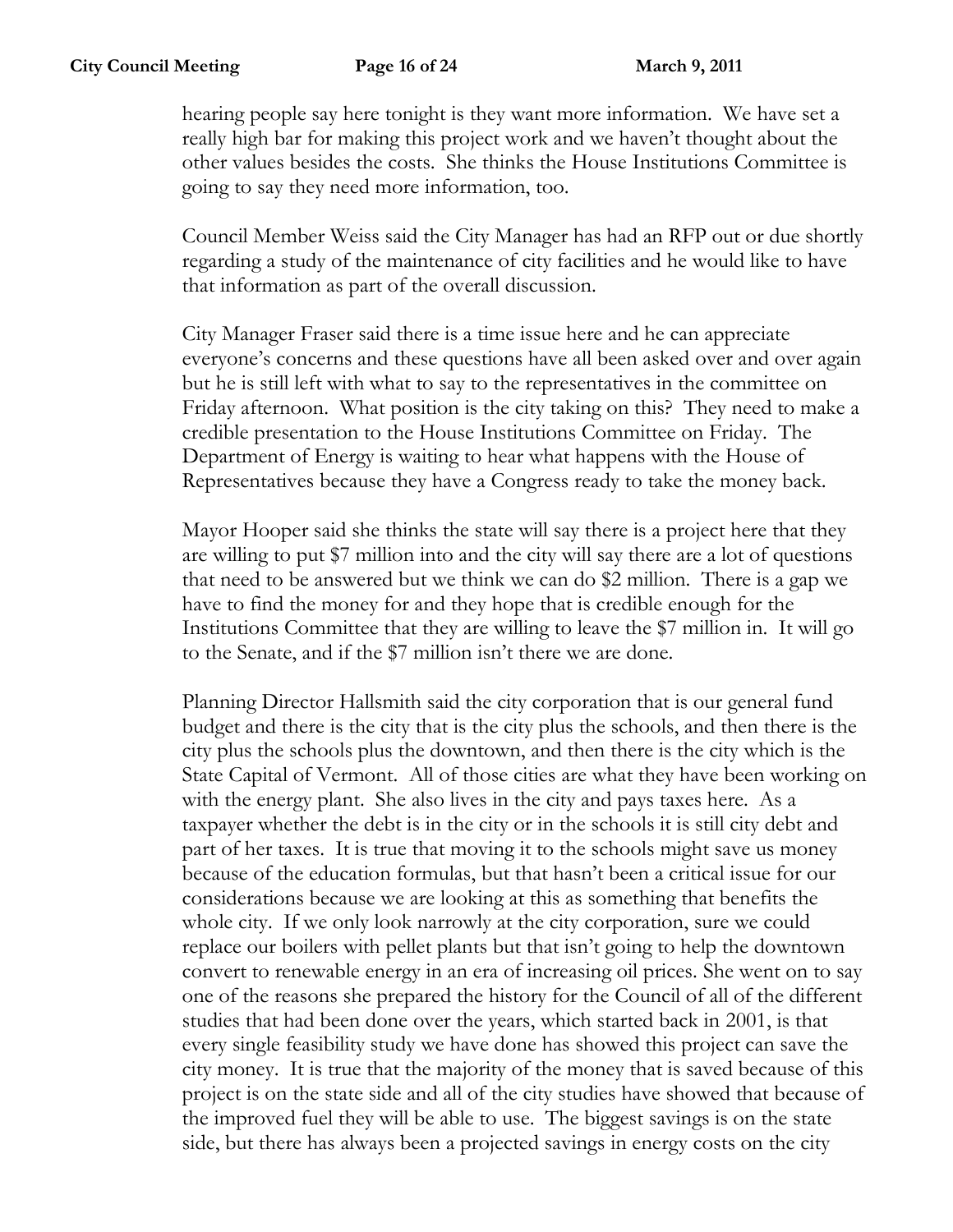side as well. They aren't asking the question about whether this is a good decision for the city because we know it is from all of the studies that have been done. All they are trying to do right now is keep the ball rolling because if the city isn't in this for some amount of capital money the project is over. She agrees with Council Member Sherman that we can't afford not to do this project. The state can't afford not to do this project. It is unfortunate that it is happening in a moment when capital money is tight.

Council Member Sherman said there really is a capital district heating plant and it might have been built when the Capitol was built, but about 30 years ago it was converted from oil to wood chips. It is worth looking at what is going on there now because it isn't like we are just inventing it. The city has an opportunity to move it ahead and increase that technology.

Council Member Jarvis said in terms of Friday the Council has a clear message which we need to support a \$2 million bond. That's not a policy statement but a fact.

Mayor Hooper said if we don't support it and it doesn't go through we will return \$8 million to the federal government and cease working on the vision this community has had for 15 plus years.

Mr. Garabedian said when he talks about the city he is talking about community and they haven't parceled out the school parts versus the municipal corporation parts but looking at it as a community project. This project at one time was a \$30 million bond. They have been trying to move the project forward in a way that makes sense to everybody. The contractor is going to work to design some alternative routes that may provide some opportunity for cost savings and they are continuing to look for additional funding. There are enough balls in play they should try to continue to advance this vision.

Mayor Hooper asked Commissioner Obuchowski if they had enough to talk to the Institutions Committee on Friday.

Commissioner Obuchowski said he thinks they have enough to talk about but the concern he has is whether it is the right message to convey. Seven million is coming from other projects so it is going to be a tough consideration for any member sitting on that committee to make a judgment in the city's favor. His perfect vision would be for the Council to have a unanimous vision on what you can agree on because that would give the legislators more confidence. It is going to be difficult for them to recommend the cuts to support the \$7 million and it will be just as difficult for the legislators to support those cuts. It's an uphill battle. In terms of legislative fiscal analysis the analysis most legislators will make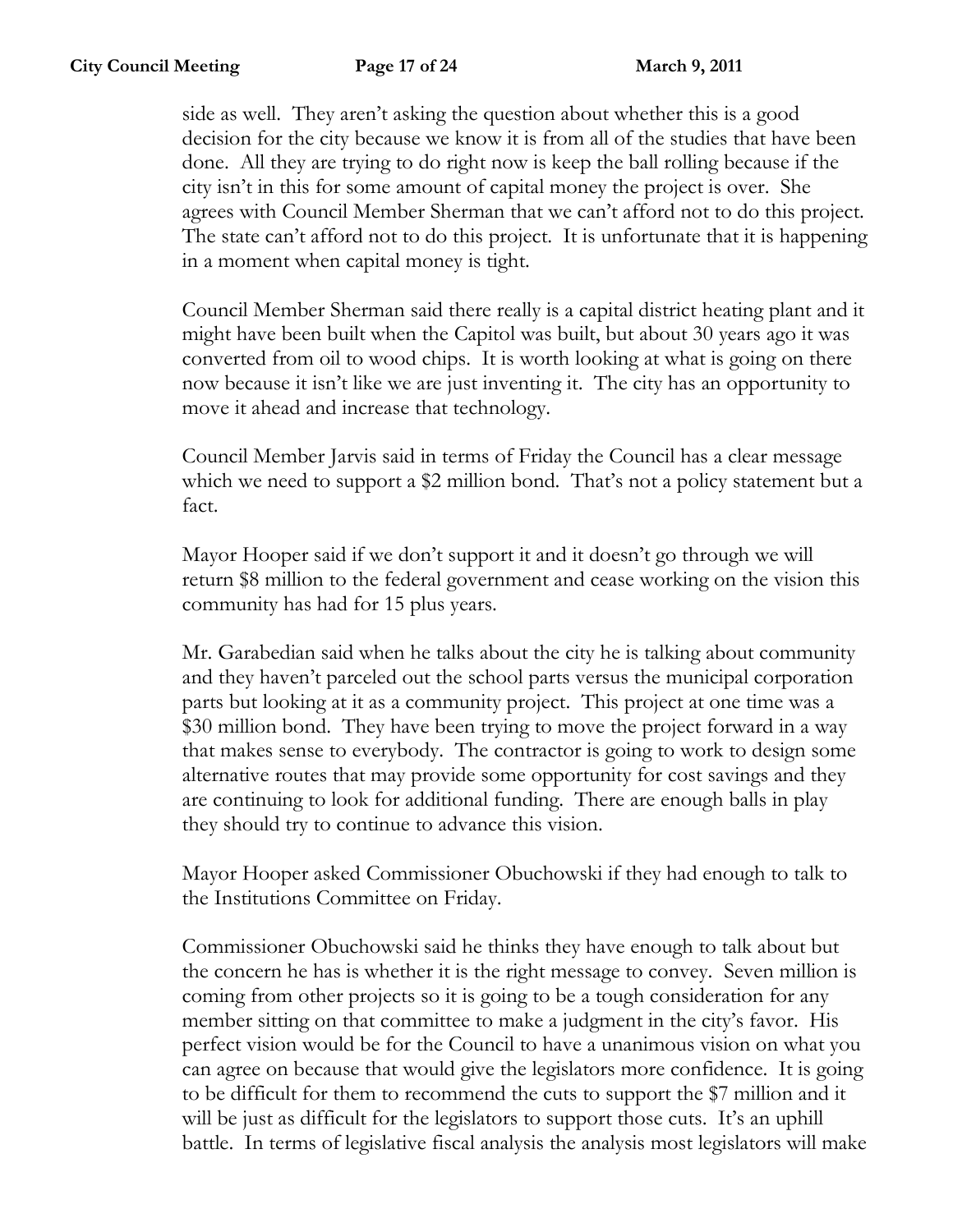is the city is short \$2 million they want to contribute plus short another \$3.5 million. The capital bill once it goes out of the Corrections and Institutions Committee has to go to the Appropriations Committee, and he thinks the Appropriations Committee would give it a tough going over.

Mayor Hooper said if there was ever a thought they would walk out of here this evening saying yes to a \$2 million figure and a \$3.5 million figure that is just not going to happen. She believes the numbers they have been given. They are solid and conservative numbers. How we bond is a question they can get to. The \$2 million is a pretty cheap price to create what we want to create. We have covered our costs at a very conservative estimate. We know there is at least one business that wants to be signed up. We know there are other opportunities to find other money out there.

Council Member Hooper said the comparison to roads is not taken lightly. We have a lot of infrastructure we aren't maintaining. This is going to be another set of roads that we own and he doesn't know in the coming economic times if we will be able to continue to maintain what we have let alone more.

Mayor Hooper said they are going to have to maintain the heating system we have now anyway.

Discussion continued.

Mayor Hooper said there are three who are not willing to say yes and three that say yes, and she agrees. Unfortunately, it isn't a strong message. She believes this is the future of our community. The future is clearly bringing very high energy costs and old communities like ours with leaky old buildings are going to die as everybody moves out to the insulated strip malls.

City Manager Fraser said by saying we are willing to consider this and keep our options open and the city is willing to continue working it allows us more time to get more answers and look at other options. They had a conference call with DOE yesterday and they want to know what is happening because they are being asked to get their money back.

Wanda from Buildings and General Services said it is important to send the message that the city is committed to proceeding with this project on Friday to the Legislature. The state has been committed to working on this project and trying to make it work. It's a viable project and the numbers have been hashed over. To advance it for the Friday discussion and having the support from the Council understanding you still have questions that need to be answered is important to deliver and let them know, but there is a commitment to proceed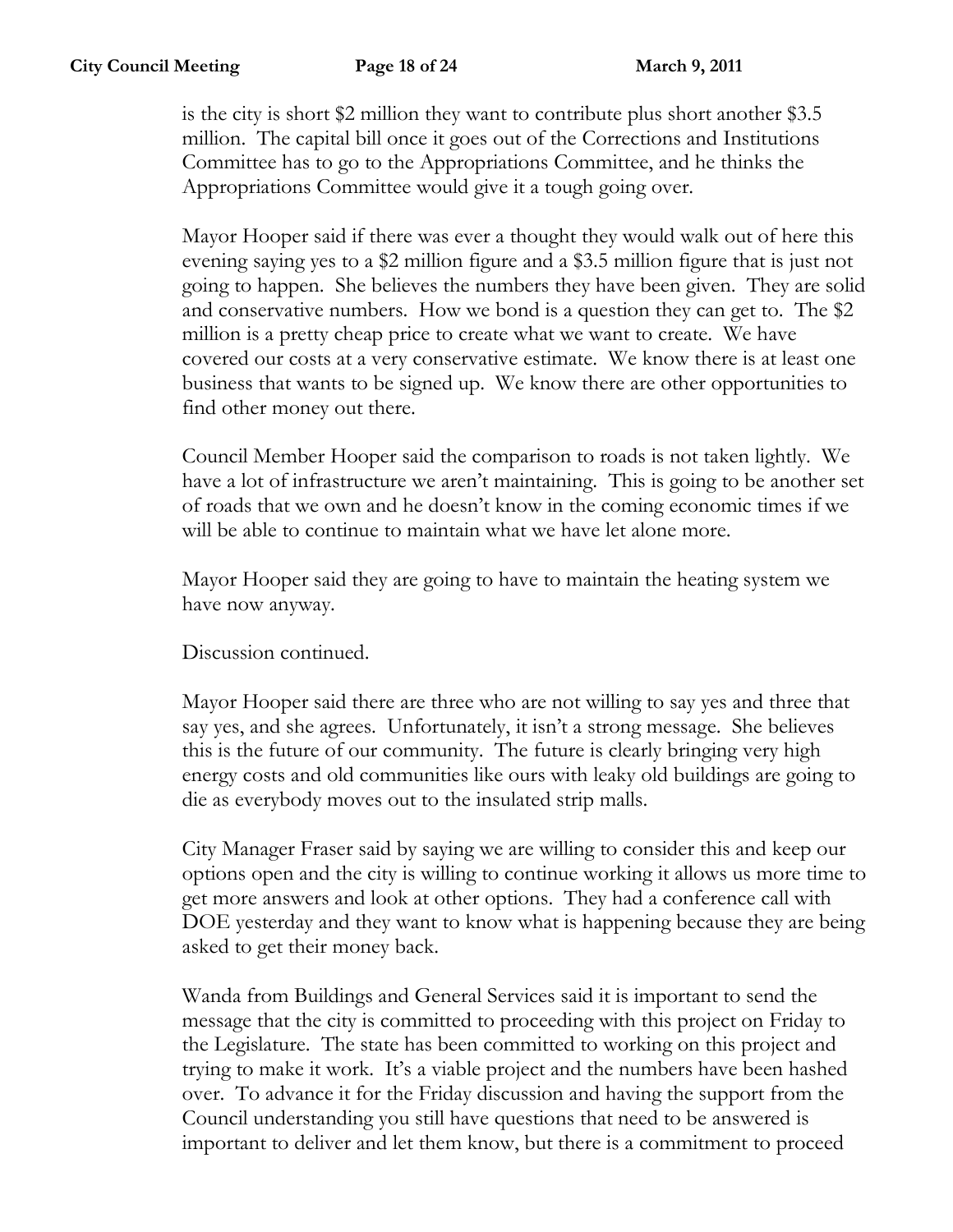with the project. The Council's questions are no different than what they at BGS have had in discussions with the Governor's Office, the Governor's staff and Administration are asking the same types of questions. They are moving to the point where final decisions will have to be made.

11-066. Review and discuss *"City Council Overview"*

City Manager Fraser presented an updated goals and priorities process for the Council. He suggested they renew their commitment on communication and keeping informed with the same level of information.

11-069. Discuss process for updating Council's Goals/Priorities

Mayor Hooper said there have been times when they have invited senior staff in for their meetings.

Council Member Weiss said he would like to see a long meeting with the understanding that each person attending would submit 10 days in advance 5 written goals and a subcommittee would categorize the goals. It is easier for a group of people to react than it is to create.

Council Member Sherman said there are goals they have been working on for quite awhile and some may want to select some they have been working on to retain.

Council Member Jarvis said she felt it was valuable when they spent time with department heads as a way of introducing a way to frame challenges.

Mayor Hooper said it isn't just what we want our staff to accomplish on the community's behalf but what we as a Council want to accomplish. We also need to learn about what it is we want to do and inviting the senior staff to learn from them. We want to do economic development and she doesn't think the Council knows or understands what that means. She asked Members if they wanted to hire somebody to help them through this process.

City Manager Fraser added he sees three different areas that need to be gone over. One is the issues facing departments, whether there needs to be a new fire truck, etc. Another is what hopes, dreams and goals the Council Members have as leaders. The third is how the Council functions.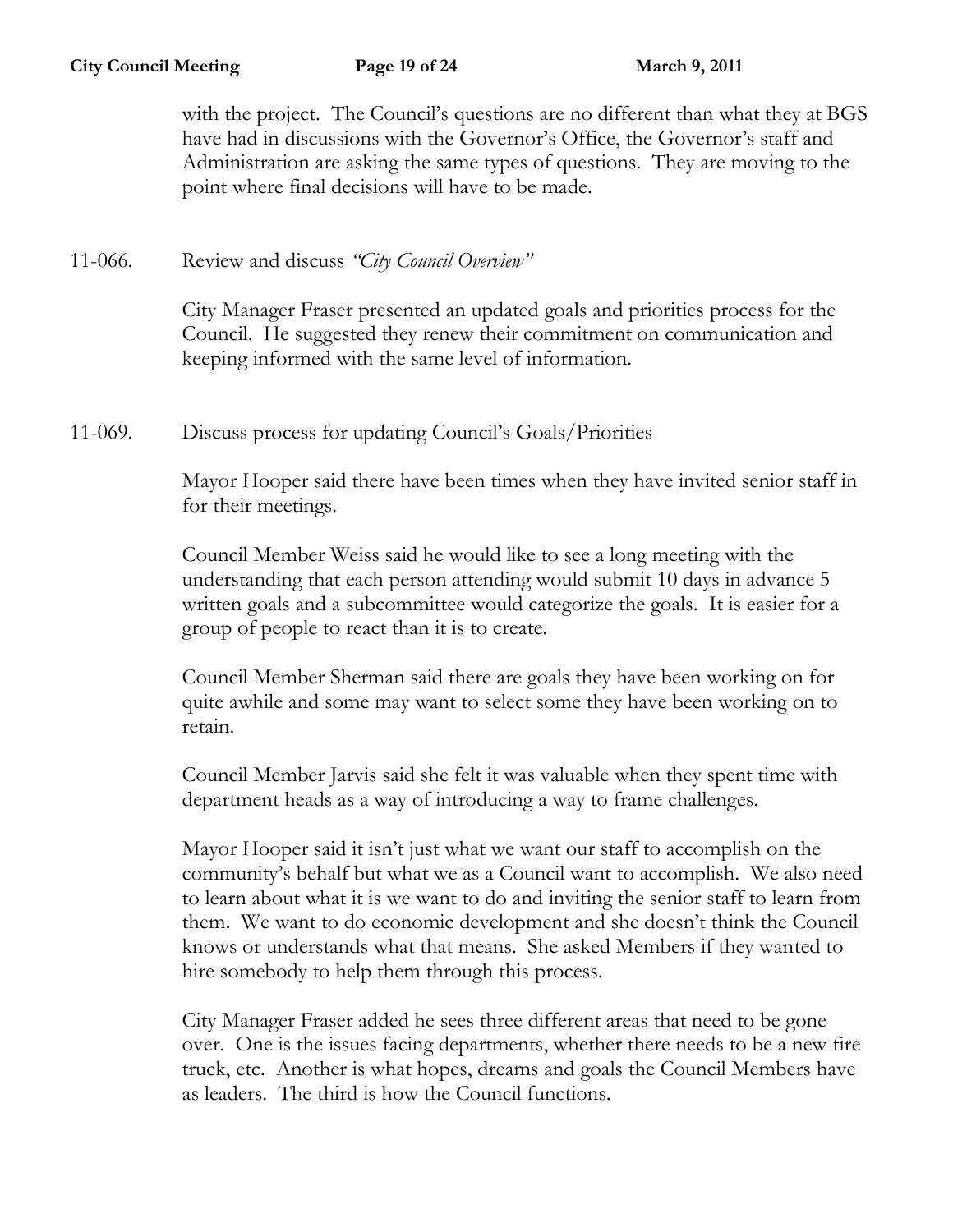Council Member Weiss said he didn't want to meet in any goal planning session with any department heads. He prefer that in August they meet with department heads and ask the same questions because then it would be helpful to start thinking about budget development for the next fiscal year.

Mayor Hooper said she really wants the Council to learn from the department heads. These are the professionals that are doing the day to day operations. They could do that at a Council meeting. Following that the Council needs a time to talk about what they are trying to accomplish.

Council Member Weiss inquired if there would be a specific direction and an outline the Council wants the department heads to follow. He still doesn't see the connection between listening to them and the goals the Council wants to establish.

Mayor Hooper said she found it valuable when Sandy Gallup came in and said it is her fiduciary responsibility to run through what the issues are that the city has taken. As the Finance Director this is her obligation to tell them what keeps her up at night. Her purpose in wanting to do this is not to say yes or no to their wish lists. She wants to learn from people that we rely on what they are confronting and to use that information to develop sound policy moving forward.

City Manager Fraser said the whole reason for doing the goals is so they are all focusing their efforts on the same thing and prioritizing the same things.

Mayor Hooper said they could ask a portion of the department heads for our next meeting for 15 minutes each. Then, on Saturday, April 2<sup>nd</sup>, the Council could have a goal setting workshop. Her proposal would be to ask the Police, Fire and Public Works in on March 23<sup>rd</sup> and hear their presentations. Or, they could meet on March  $30<sup>th</sup>$  or April 6<sup>th</sup> before the regular meeting.

The Council agreed to meet at 5:30 on March  $30<sup>th</sup>$  for a goal setting work session.

# 11-070. Committee Assignments

Mayor Hooper suggested they should see what their goals and objectives are before they make committee assignments. They should defer committee assignments.

Council Member Weiss said he has identified 7 committees which are not on the list.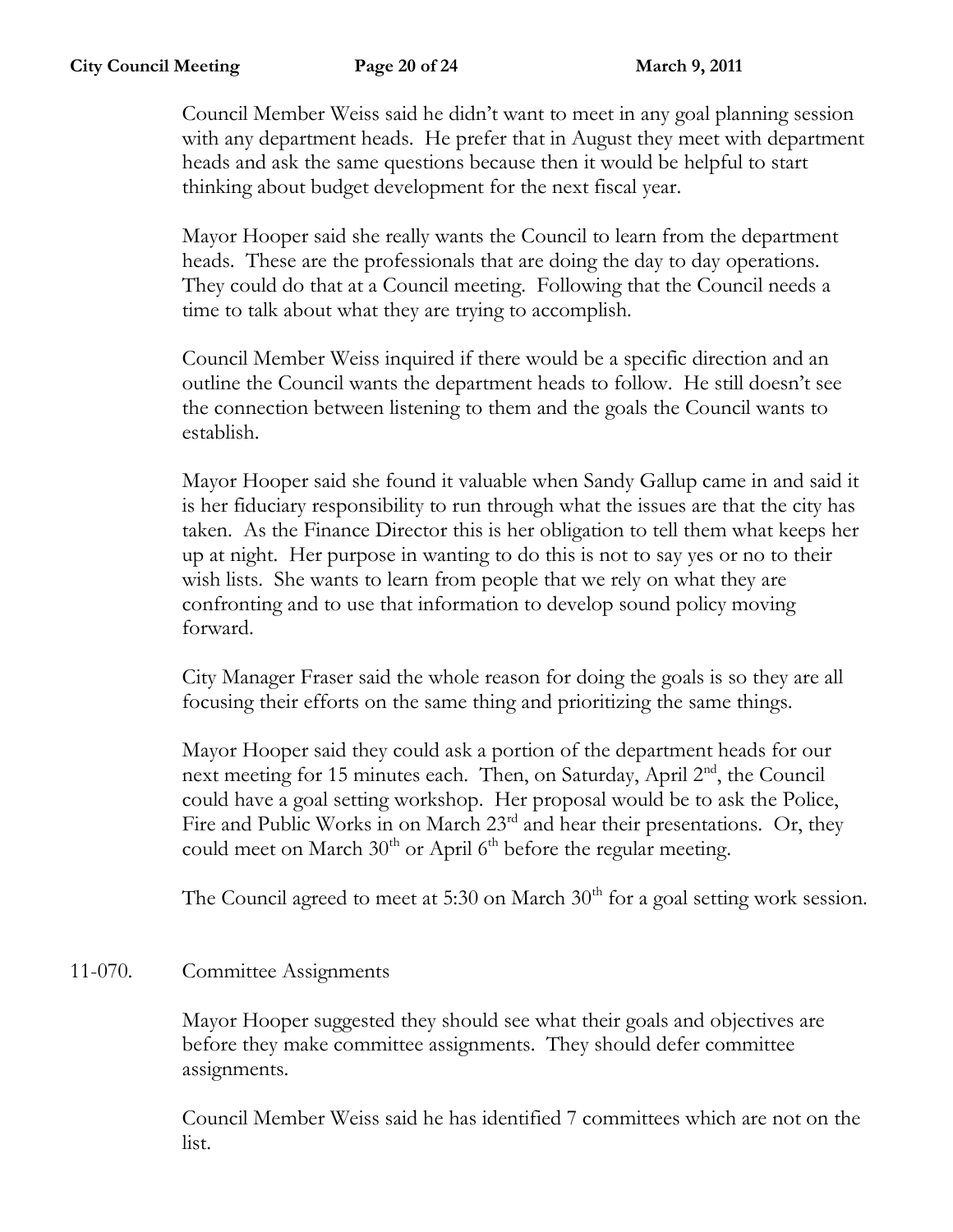11-076. Council Reports.

Council Member Golonka thanked members of District 1 who voted him back on the Council.

Council Member Jarvis thanked the voters of District 2 for voting her back again and welcomed Angela to the Council.

Council Member Timpone thanked the voters of District 3 for voting her for the Council. She thanked everyone for coaching her and helping her through the process.

Council Member Sherman reported she is receiving a lot of calls about the roads.

11-077. Mayor's Report

Mayor Hooper said they need a Council representative on the bargaining discussions. Council Member Sherman volunteered.

11-078. Report by the City Clerk-Treasurer.

None.

11-79. Report by City Manager.

City Manager Fraser thanked the crews for the great job they have been doing during the storms. They have had questions about snow removal and pickup. There is a lot more snow than normal so it is taking longer. All of the snow dumps are full except for the one at the Elks Club.

11-080. Agenda Reports by the City Manager.

City Manager Fraser said he would like to discuss bargaining and another case they have pending and he would like to go into Executive Session.

Motion was made by Council Member Weiss said it is consistent with Title 1 V.S.A. § 313(a) (1) to go into Executive Session to discuss contractual matters. Council Member Hooper seconded the motion.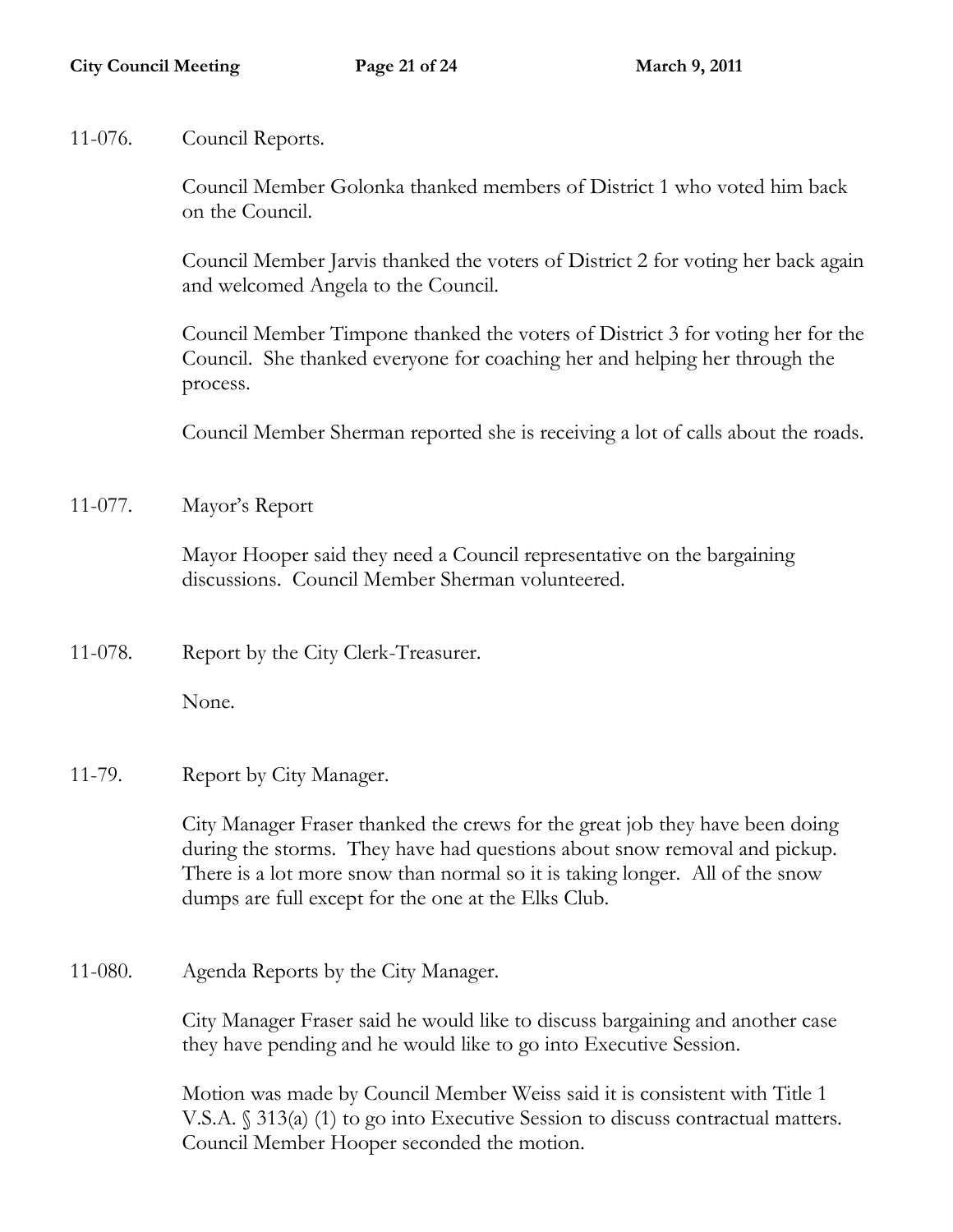Present: Mayor Hooper; Council Members Weiss, Hooper, Sherman, Golonka, Jarvis, and Timpone; Also City Manager Fraser

After proper motion the council came out of executive session in accordance with V.S.A. Title I, Section 313(a)

Adjournment.

After motion was duly made and seconded the council meeting adjourned.

Transcribed by Joan Clack

Attest:

Charlotte L. Hoyt, City Clerk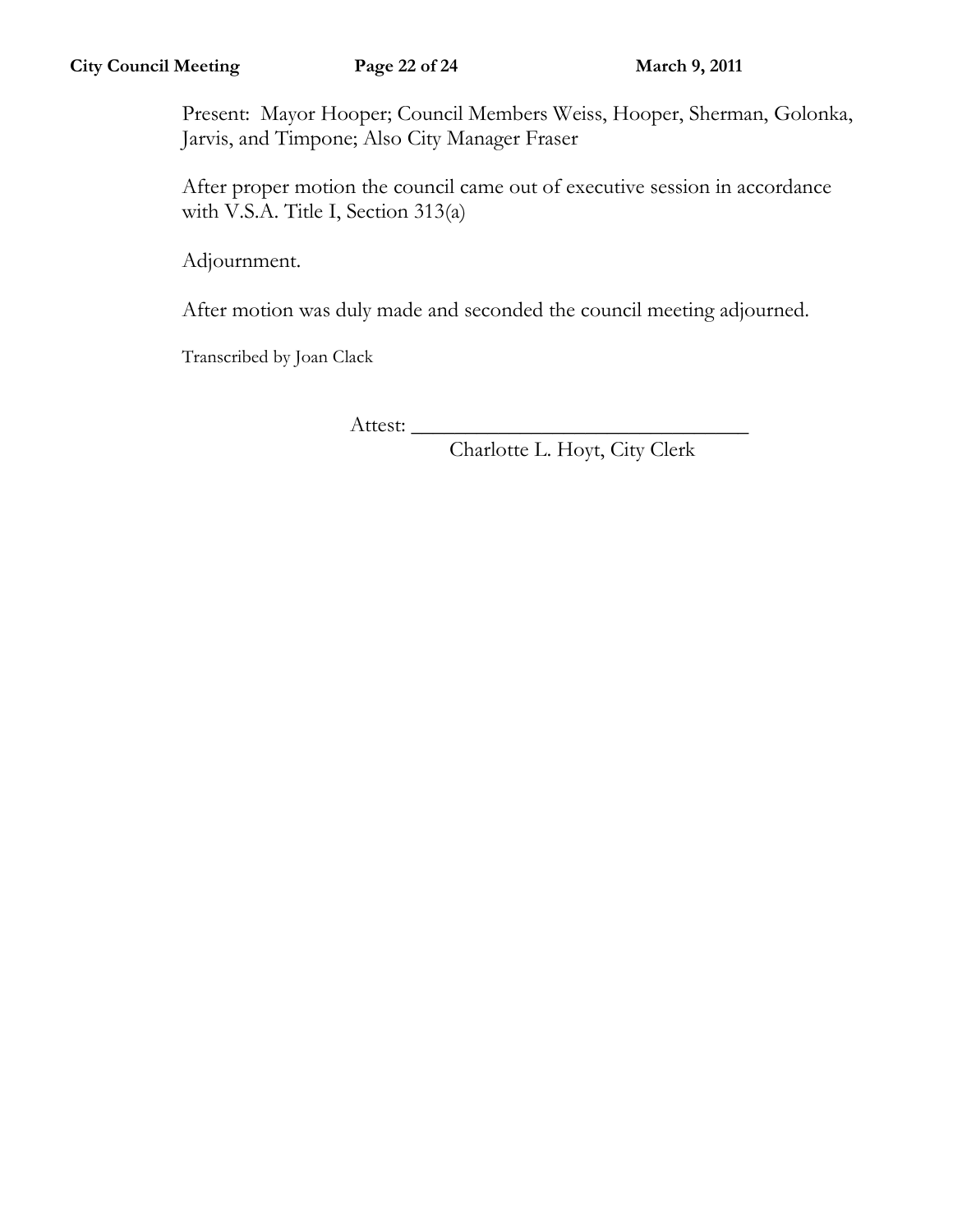### **CITY OF MONTPELIER Council Meeting Consent Agenda March 9, 2011 Liquor License and Tobacco Renewal Applications**

#### American Legion Montpelier Post #3 Inc First Class Liquor License for Club **21 Main Street**

**Cumberland Farms #8024 2 37 Berlin Street Tobacco License** 

**Elks, Montpelier Lodge of, #924 & 1 Country Club 203 Country Club Road** 

**Good Fortune Enterprises Inc 1 dba House of Tang** 

**Grace & Duane Inc 1 89 Main Street** 

**Hunger Mountain Cooperative Inc 2 623 Stone Cutters Way** 

**Hyzer Industries, Inc 1 dba Three Penny Taproom 108 Main Street** 

**Kaminski Enterprises, Inc 2 dba Berlin Street Mobil Tobacco License 3 Berlin Street** 

**Inndeavors Inc dba Inn at Montpelier 147 Main Street** 

**Meadow Mart, Inc 2 284 Elm Street Tobacco License** 

**Mohammed, Naoman 2 dba Barre Street Market Tobacco License 203/205 Barre St** 

**nd Class Liquor License**

**st Class License for Club**

**st Class Liquor License** 

**st Class Liquor License** 

**nd Class Liquor License** 

**st Class Liquor License** 

**nd Class Liquor License** 

**st Class Liquor License** 

**nd Class Liquor License**

**nd Class Liquor License**